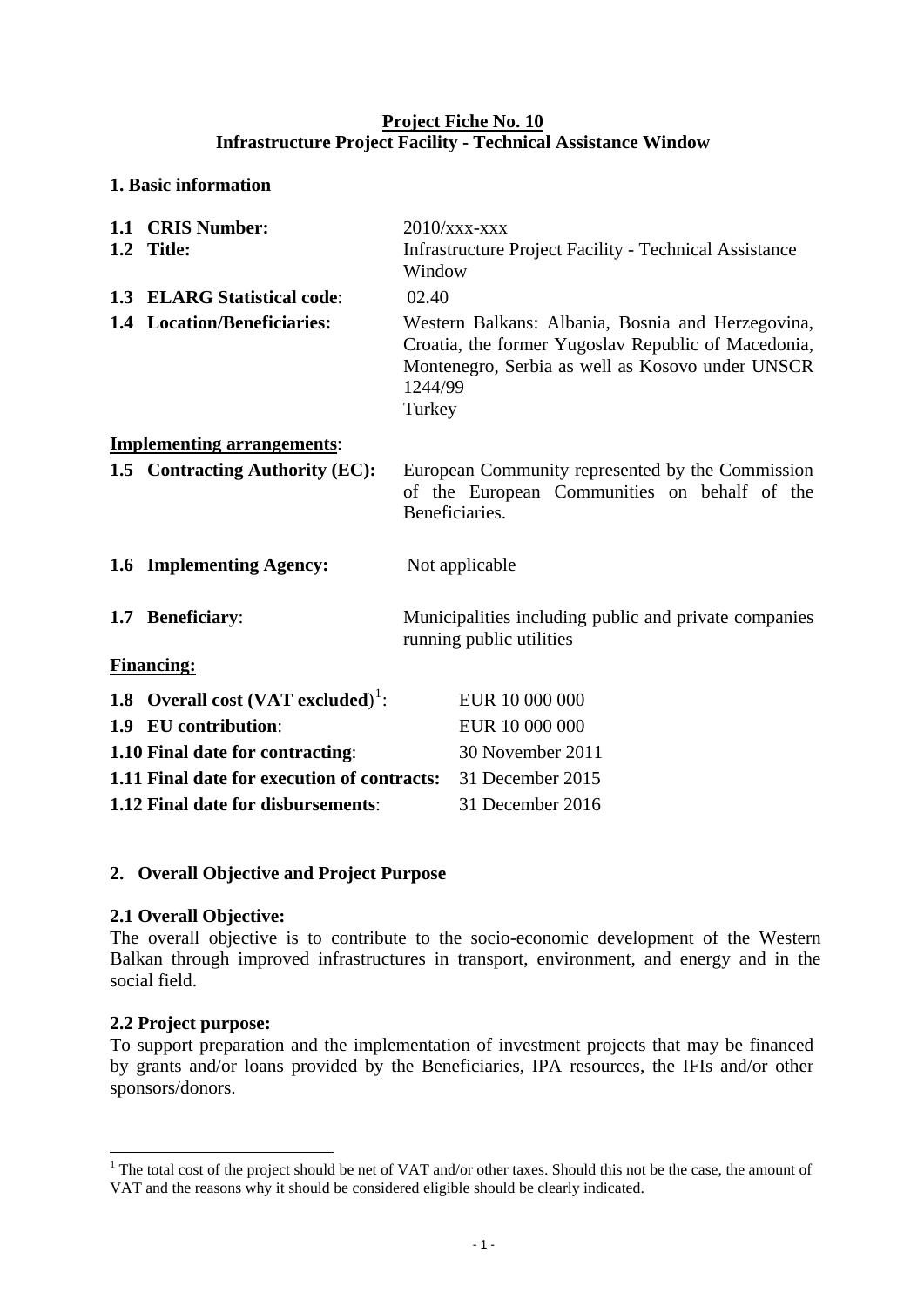## **2.3 Link with AP/NPAA / EP/ SAA[2](#page-1-0)**

All key documents on the Enlargement Strategy and the European perspective of candidate countries and potential candidates underline the importance of infrastructures remediation and upgrading as critical factor for sustained socio-economic development in the region and for its progress towards the European Perspective. In this respect emphasis is placed on the sound collaboration with IFIs engaged in promoting infrastructure investments.

The Thessaloniki Declaration of June 2003 stresses the importance of developing modern networks and infrastructures in energy, transport and telecommunications in the region. The Communication from the Commission of  $27<sup>th</sup>$  January 2006 on the Western Balkans<sup>[3](#page-1-1)</sup> identified further progress in regional co-operation in the field of infrastructures as crucial for the regional progress towards sustained stability and prosperity. The Communication also recognised that combating unemployment, social exclusion and discrimination will be crucial for ensuring a more equitable and sustainable growth, whose benefits can be extended to vulnerable groups and communities.

In the Austrian presidency conclusions of June 2006, the European Council re-confirmed the European perspective of the Western Balkans as set out in the SAP, the Thessaloniki Agenda and the Salzburg declaration of March 2006. It also welcomed the Commission's intention to extend and intensify cooperation with the European Investment Bank (EIB) and the other International Financial Institutions (IFIs) in the Western Balkans.

Last but not least, the Communication "Enlargement Strategy and Main Challenges 2007 – 2008" of November 2007 and the Communication on the Western Balkans of March 2008, reiterate the importance of cooperation with IFIs in the Western Balkan region in the field of infrastructures and socio-economic development actions.

#### **2.4 Link with MIPD**

The Multi-beneficiary MIPD 2009-2011<sup>[4](#page-1-2)</sup> (Section 2.3.2.2.) foresees promotion of infrastructure investments: Support the development and upgrading of transport, environment, and energy infrastructure and in the social field, so as to contribute to the creation of conditions favourable to sustainable development in the region as well as in the IPA beneficiaries; Support preparation of projects that may be financed by grants and/or loans provided by the IPA beneficiaries, the IFIs, IPA resources, and/or other sponsors/donors.

#### **2.5 Link with National Development Plans**

Adequate infrastructure networks and services in the transport, energy, environment and social sectors are crucial for ensuring sustained socio-economic development and stability in the region. Insufficient financial resources and lack of experience of Beneficiaries in preparing projects suitable for consideration by International Financial Institutions and other donors for financing are among the key factors hindering improvements in infrastructure. All Western Balkans consider that adequate investments in infrastructure are essential for ensuring that many indispensable services such as water and sanitation, heating, energy

1

 $^2$  AP = Accession Partnership; NPAA = National Programme for the Adoption of the Acquis (for Candidate Countries), National Action Plan (for Potential Candidates); EP= European Partnership; SAA = Stabilisation and Association Agreement

<span id="page-1-2"></span><span id="page-1-1"></span><span id="page-1-0"></span> $3$  Communication from the Commission "The Western Balkans on the road to the EU: consolidating stability and raising prosperity" COM(2006) 27 final, 17 January 2006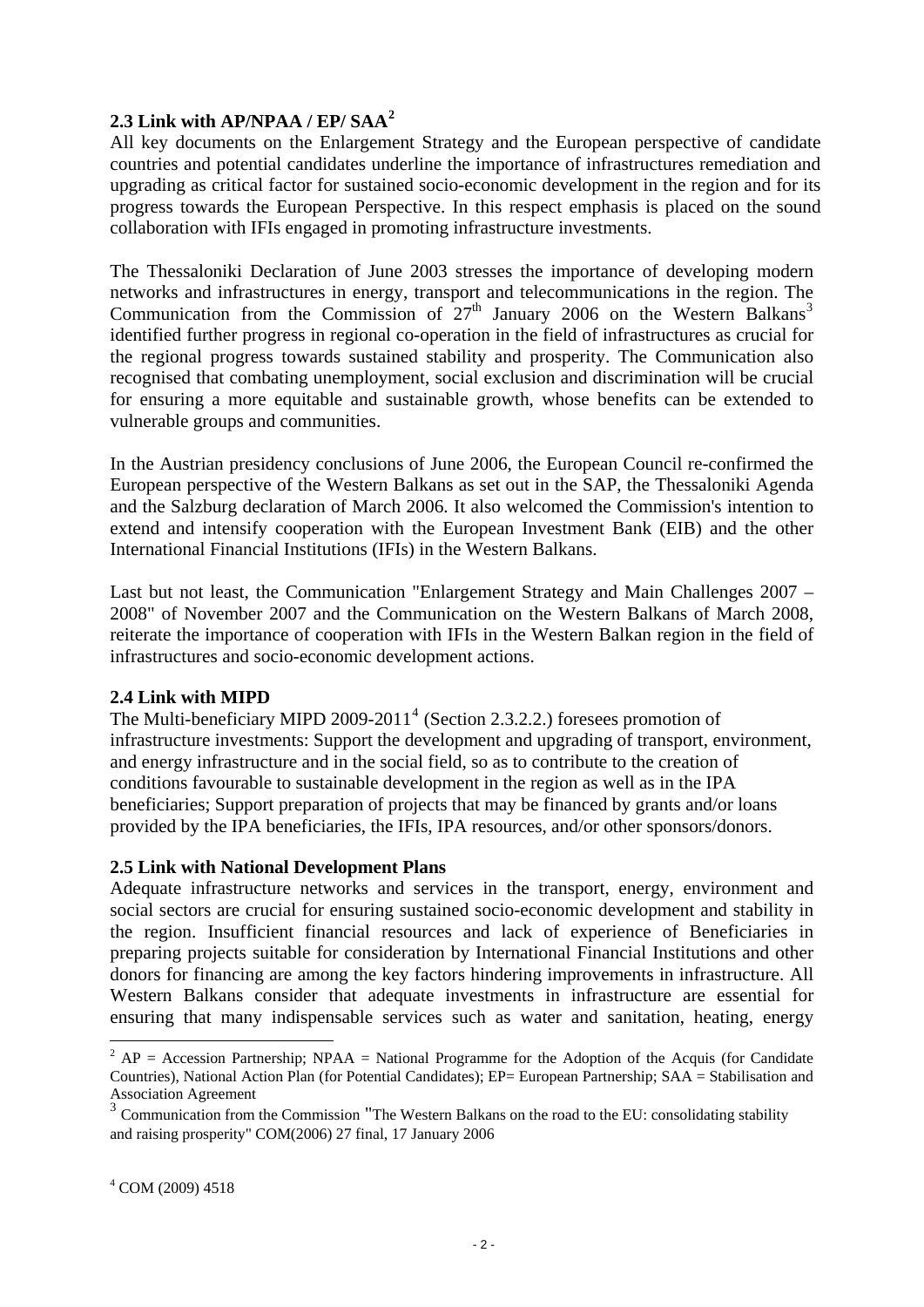provision, transport, health and education come into existence in order to improve the living conditions of people. The situation differs from country to country. Under IPA component III and IV, candidate countries have developed operational programmes for transport and environment and human resources development. Potential candidates are making efforts to gear their national development plans towards upgrading and extending infrastructures in various sectors. However, the vast needs and the lack of sufficient administrative and technical resources make it a difficult challenge.

#### **Albania**

In the last couple of years, the government focused its public investment in the energy sector, infrastructure and transport, in particular on highway construction. Despite that, inadequate infrastructure and unreliable energy supply continued to hinder economic development and investment.

In the **transport** sector, the road network is in poor condition and needs still substantial rehabilitation and extension, notably highway links with the neighbouring countries. Albania is an active player in the context of South East Europe Transport Observatory (SEETO) for the development of the Core Regional Transport Network. Continued cooperation in the framework of SEETO is required in order to improve the definition and implementation of regional priorities and the coordination of investments. In particular, Albania needs to ensure reliable project information and complete transmission of traffic and transport data on the core regional transport network to SEETO.

The **energy** sector remains vulnerable and represents one of the major risks to macroeconomic stability. Hydroelectricity supplies 98% of the power generated in Albania. The sector's capacity of 1,668 mw (and the small thermal capacity of 224 mw) was installed about 30 years ago. Albania periodically suffers from severe energy shortages, owing to lack of investment in new generating capacity, rapid increase in demand, droughts, and others.

In the field of **environment**, the major challenges are in the area of waste management where important investments are necessary to improve the disposal and treatment system of waste, including hazardous waste. An accurate inventory of all hot spots is necessary before any additional intervention in this area. The situation of solid waste disposal at municipal level is also quite critical, as there is no clear strategy in this respect.

In the **social sectors,** Albania is taking measures to reinforce its education system. A more flexible structure for vocational education and training (VET) is being developed to allow more labour market-oriented courses. An initiative for the development of post-secondary and higher VET has been launched by setting up a vocational academy at the University of Durres to provide technical training, taking into account the needs of the national economy. With regard to the situation of Roma, improved housing, employment and healthcare conditions remain a major issue.

#### **Bosnia and Herzegovina**

In Bosnia and Herzegovina the process of upgrading physical capital is progressing moderately, with emphasis on transport and telecommunications infrastructures.

In the **transport** field, Bosnia and Herzegovina has continued to participate in the development of the Core Regional Transport Network and in the South East Europe Transport Observatory (SEETO) and has approved the Second Rolling Five Year Multi-Annual Plan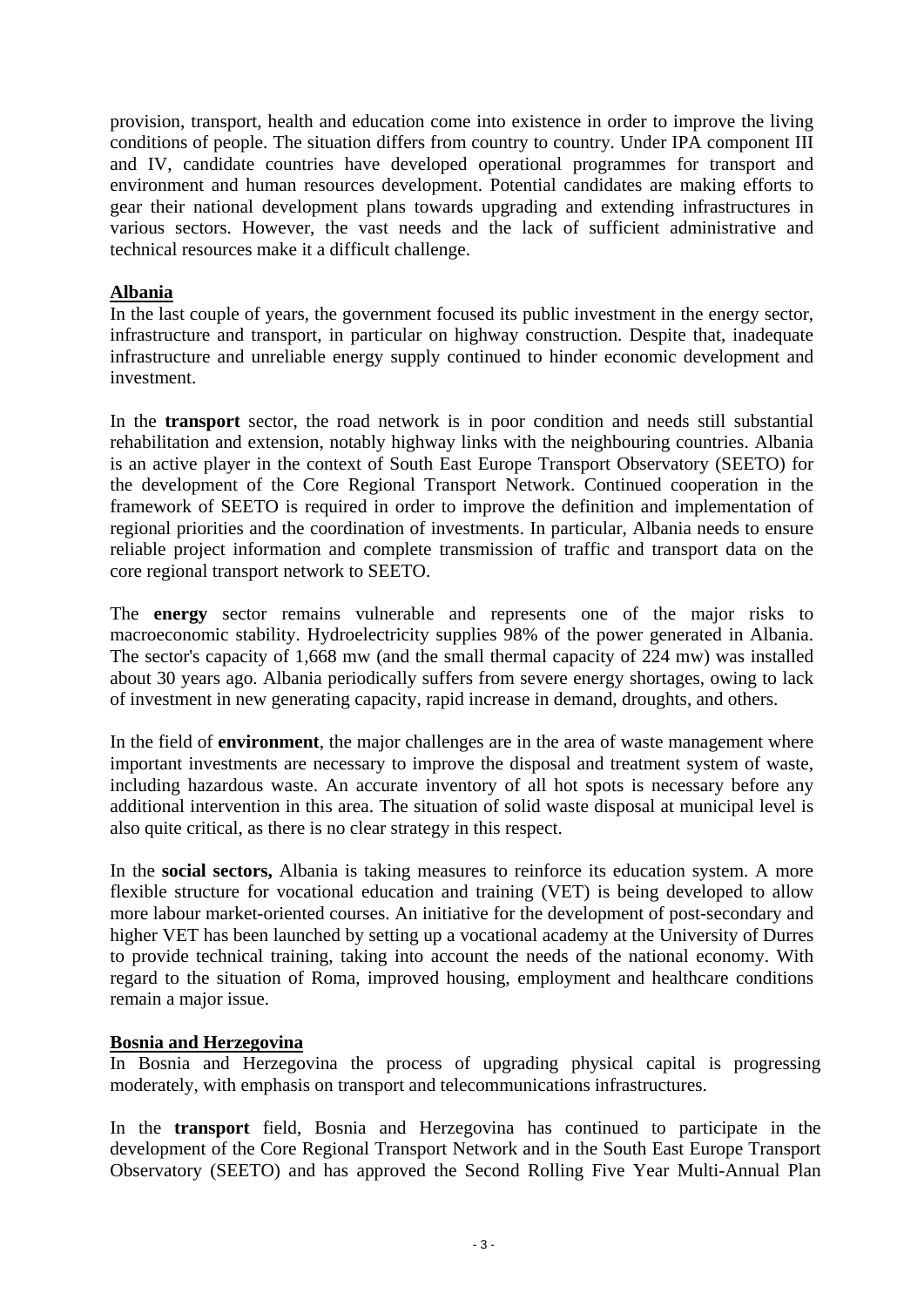2007-2011. The implementation of the priority projects, the coordination of the investments and the annual revisions of the MAP require continued cooperation in the framework of SEETO. Preparations for the rehabilitation and development of the Sava River inland waterways are progressing based on a feasibility study completed in May 2007.

In the **energy** sector, there is not yet a comprehensive energy strategy for the country or on energy efficiency and sustainability measures. Generation, transmission and distribution facilities suffered widespread damage during the war. Several power reconstruction projects, funded by international financial institutions and bilateral donors, have been pivotal in rehabilitating the sector. Investment in new generation facilities has been modest since the end of the war, but investor interest has recently increased, and projects that would result in the installation of more than 5,000 mw of new capacity are currently under way

In the **environment** sector, infrastructure investment programmes need to be prepared, including for waste management, including landfills and hazardous waste, and water quality. Limited administrative capacity is a major issue in this field.

In the **social sectors**, the migratory flows related to the war have gradually eased, but surveys show that many young people are interested in emigrating from Bosnia and Herzegovina in search of better opportunities. Higher education in Bosnia and Herzegovina is largely run at entity level and funding remains the responsibility of entity and cantonal governments. The law adopted by the state-level parliament in July 2007, takes only modest steps toward increasing central control by introducing two state-level advisory bodies. The research infrastructure is obsolete and in need for repair and investment.

#### **Croatia**

Public investment in **transport** is quite strong in Croatia. In 2007, this led to the expansion of the extensive motorway network by some 100 km to over 900 km. However, maintenance of the road network needs improvement. The core main lines of the rail network are sufficiently well maintained to allow a competitive freight transport business. Croatia is also cooperating actively with SEETO for the development of the Core Regional Transport Network. In the **environment** sector, Croatia adopted a national waste management plan. Activities to develop the regional waste management centres to be organised under the waste management strategy are advancing in every county.

In the field of Transport and Environment, an Operational Programme (OP) for implementing the structural component of IPA has been adopted. The transport OP focuses on the railway and inland waterways sub-sectors, with the ultimate goal of achieving acceptable standards and network coverage, improving interoperability and strengthening inter-modal competitiveness. The priorities of the Environment OP are to develop waste management infrastructure for establishing an integrated waste management system in Croatia; and to protect Croatia's water resources through improved water supply and an integrated waste water management system.

The restructuring and liberalisation of the **energy** sector is advancing gradually. Plans for restructuring and privatisation have fallen far behind schedule, although the market has been liberalised since July 2008, when alternative suppliers were allowed to operate. Preparations for the privatisation of the large electricity company have made only slight progress.. There has been some progress in the areas of energy efficiency and renewable energy**.**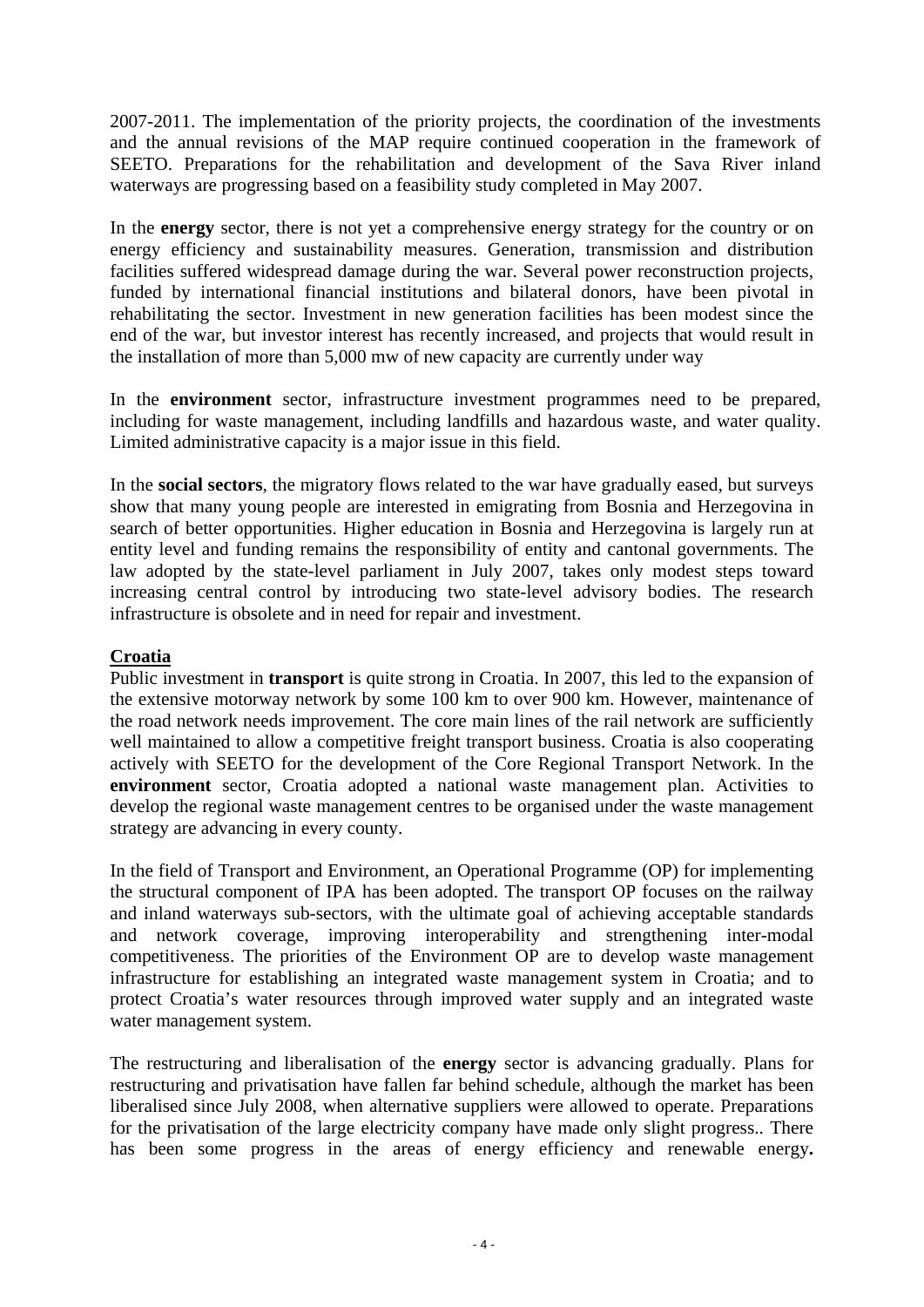Administrative capacity on renewable energy and energy efficiency remains to be strengthened.

In the **social** sectors, reconstruction of housing for returnees remains a priority along with the re-connection of public infrastructure in certain return villages. In the context of the IPA component for human resources development, Croatia adopted an Operational Programme which focuses on enhancing access to employment and sustainable inclusion in the labour market, reinforcing social inclusion of people at a disadvantage and enhancing human capital and employability.

## **The former Yugoslav Republic of Macedonia**

The quality of **transport** networks has suffered from two decades of underinvestment. Upgrading of the overall infrastructure system has started for projects related to European transport corridor X. An operational programme (OP) has been prepared for implementing the structural component of IPA. The focus is on upgrading and modernisation of the road and railways along the Pan-European Transport Network (Corridors VIII and X).

The priorities of the OP for **environment** sector are to support the building of infrastructure for wastewater collection and treatment and for waste disposal activities in compliance with the criteria defined by the legislation of the European Union.

In the **social** sectors, in the context of the IPA component for Human Resources Development, an Operational Programme has been prepared. This will focus on addressing a number of structural weaknesses, including low employment and long-term unemployment; rise of unemployment among disadvantage groups in labour market (ethnic communities, women, disabled, young people, older); mismatch between the relevant educational profiles and the labour market needs and demands; early school leaving, unsatisfactory level of adult literacy; low level of funding for active employment policy.

#### **Montenegro**

In the field of **transport**, Montenegro has made good progress with the development of the **trans-European transport networks.** It is continuing to participate in development of the core regional transport network and in the south-east Europe transport observatory (SEETO) and has approved the second rolling five-year multi-annual plan, covering 2007-2011 (MAP). Implementation of the priority projects, coordination of investments and the annual revisions of the MAP require continued cooperation in the framework of SEETO.

The draft **energy** Development Strategy presented to public consultation in September 2007 needs to be adopted and to reflect the commitments taken in the framework of the Energy Community Treaty, in line with the recommendations of the European Partnership.

In the field of **environment**, the national strategy on sustainable development was adopted with an action plan for integration of sustainable development into the education system (2007-2009). A strategic environmental assessment was conducted on the capacity development strategy for Montenegro (2007-2010) and the strategy on renewable energy resources (wind, solar and biomass energy). A strategy for integrated management of coastal areas and the national Programme for Eliminating the Use of Ozone Depleting substances have been adopted by the Government.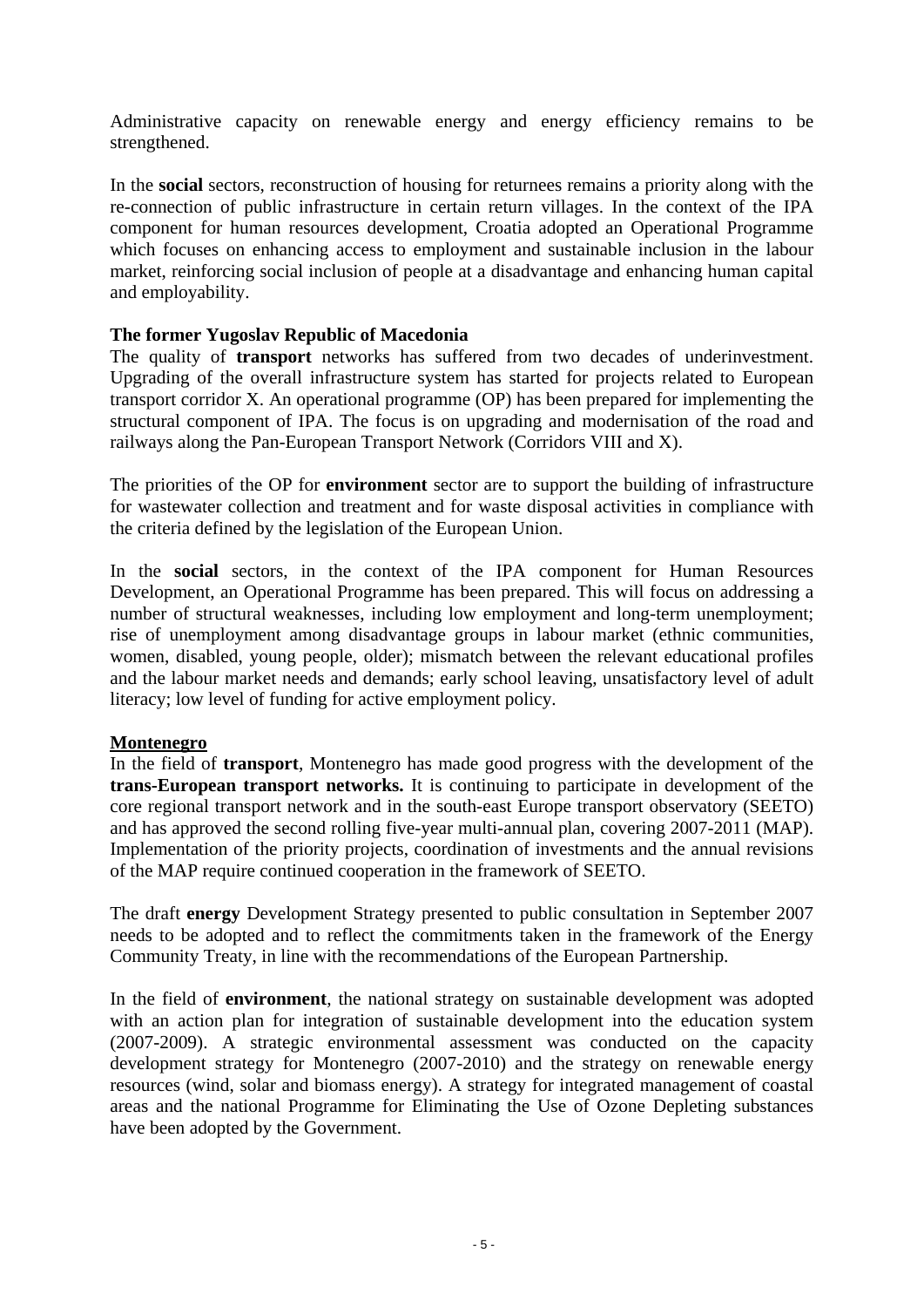In the **social** sectors, the government goes ahead with the reform programme to improve vocational and technical education. The aim of the programme is to allocate a biggest share to infrastructure and the provision of computers and textbooks.

#### **Serbia**

The National Investment Plan (NIP) of Serbia envisages investment in **transport** infrastructure, mainly national primary roads, worth 1.8% of GDP. However, due to delays in implementation of the NIP, projects have not advanced as quickly as planned. With regard to trans-European networks of transport**,** Serbia continues to participate in the development of the Core Regional Transport Network and in the South East Europe Transport Observatory (SEETO) and has approved the Second Rolling Five Year Multi-Annual Plan 2007-2011.

There has been little progress in the area of **energy efficiency** and **renewable energy.** The Serbian Energy Efficiency Agency started to implement a number of small-scale projects. However, the legal framework is not yet developed. Preparations in this area are at an early stage.

In the field of **environment**, a National Environmental Strategy has been approved by the former government. Strategic plans on waste management, both at national and at local level, are under development. Generally, institutional capacity – particularly at the local level is a major issue. Planning, monitoring, inspection and project management capacities remain weak. A challenge is the upgrading of the waste water treatment infrastructure throughout the country. The price of water is low and there is little water metering. An investment and financing plan for wastewater treatment in one large river basin is under preparation.

As regards **socially vulnerable and/or persons with disabilities***,* the government adopted a strategy for the period 2007-2015 for improving the conditions of persons with disabilities; this strategy provides for community housing and other services. Action plans have been drawn up in the context of the 2005-2015 Decade of Roma Inclusion and are in the early stages of implementation. The areas covered are education, health care, employment, housing, social protection, media, culture and anti-discrimination.

## **Kosovo**

**Transport** infrastructure in Kosovo remains poor, with insufficient road maintenance, rehabilitation and development. Railway infrastructures, rolling stock and overall services are of low quality. Little progress has been made on road, railway and high-speed telecommunications infrastructure. The poor transport infrastructure hinders expansion of private-sector activity, and SMEs suffer from limited access to online services. The lack of transport and internet hampers access by Kosovo businesses to the EU market and limits the benefits from regional trade integration.

Kosovo is progressing on the Trans-European Transport Networks through taking part in the development of the core transport network and in the SEETO. It has approved the second five year multi-annual plan 2007- 2011. A feasibility study and an environmental impact assessment for routes R6, linking Nis to Pristina and Albania, and R7, linking Montenegro to Pristina and Skopje, were finalised in 2007. These routes are compatible with SEETO priorities and they appear as priorities in the draft Kosovo Medium-Term Expenditure Framework 2008-2010. The government intends to fund R6 and R7 through donors' support and/or public private partnerships.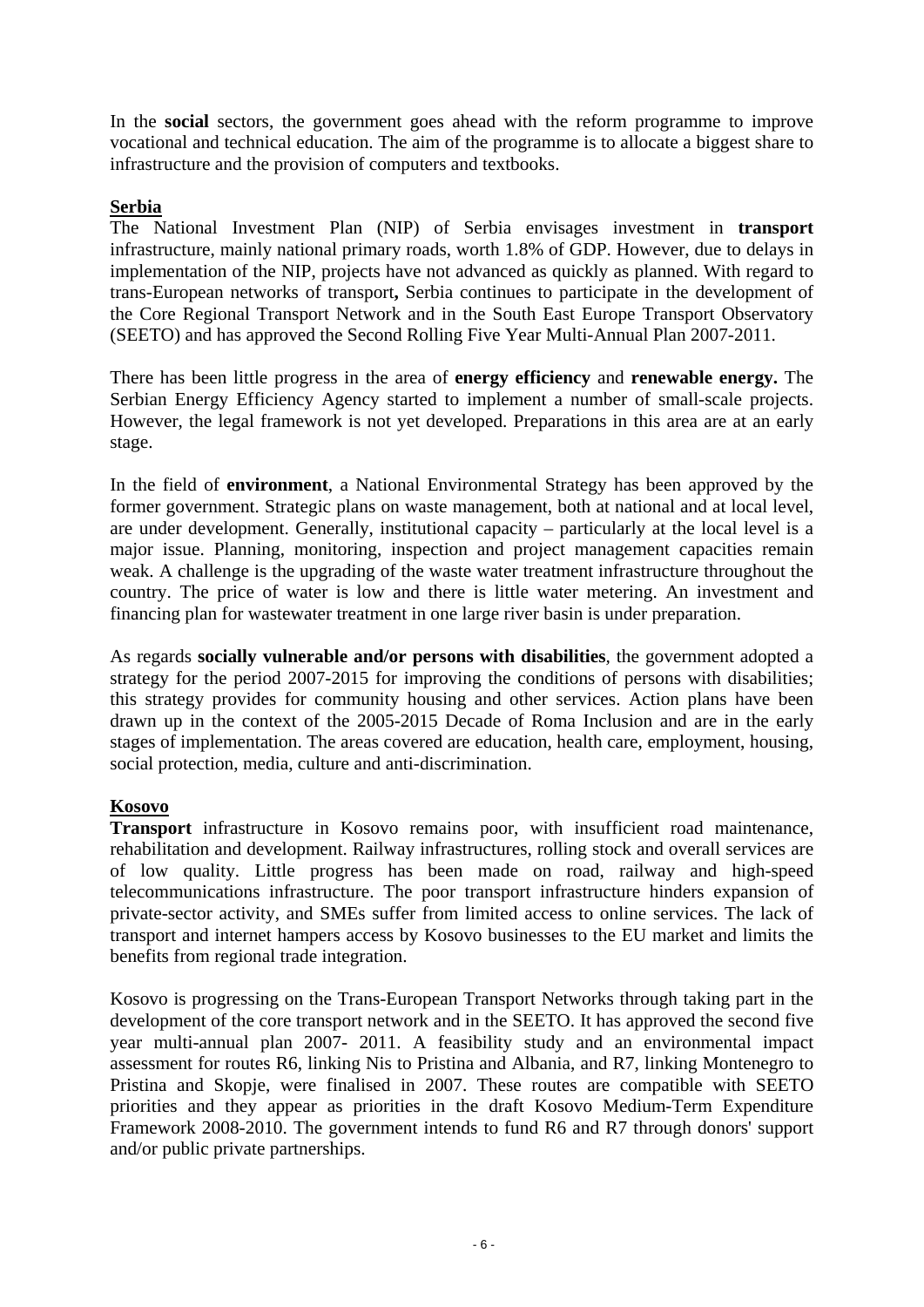In **energy**, electricity supply remains precarious in Kosovo, especially in remote areas. Preparations for the development of the new Kosovo C power plant (Lignite Power Development Project), including the opening of a new lignite mine and the probable rehabilitation of selected units of the existing Kosovo A plant, are continuing. The World Bank and the European Commission support the design of the project through technical assistance.

In the **social sectors**, the physical condition of school infrastructure is poor, as schools lack appropriate buildings, teaching material and equipment. Internally-displaced persons from all communities face housing problems due to insufficient budgetary allocations. The government has made education on of the "4Es" of the country (education, energy, Europe and economy). A Sector Wide Approach is under preparation that will try to improve the link between education, labour markets and the private sector.

## **Turkey**

Infrastructure investments have for many years been hampered by the need for consolidating public finances and the failure to reduce lower-priority spending. As a result, inadequate infrastructure, including in the area of power supply, increasingly affects economic activity.

In the **transport** sector, good progress has been made on the development of the TEN-Transport. Special attention must be paid to strengthening administrative capacity as a condition for proper and timely implementation of major infrastructure transport projects. The completion of the Turkey-Greece gas inter-connector is an important step forward in the promotion of the TEN-Energy priorities.

The Strategic Coherence Framework (SCF), which sets out Turkey's strategy for implementing the structural instrument components (III and IV) of IPA, was agreed by the Commission after negotiation with national authorities. In addition, three Operational Programmes on environment, transport and regional competitiveness for component III and one on human resources for component IV have been prepared.

## **2.6 Link with national/ sector investment plans**

## **Transport**

The development of transport infrastructure in South East Europe is an important means of improving links within the region and integrating it into the economic mainstream of Europe. To this aim in 2004 the countries of South East Europe and the European Commission signed a Memorandum of Understanding (MoU) for the development of a Core Regional Transport Network. A steering committee has been set up to implement the MoU, which is supported by a Secretariat and by the SEETO. SEETO has been fully operational since 2005 and aims to establish information systems and to formulate rolling 5-year Multi-Annual Plans (MAP) and procedures for improving the core Network. The Rolling MAPs indicate the priority investments within the core Network, including information on possible funding sources and interested international financial institutions.

# **Energy**

A Treaty establishing the Energy Community has been signed and ratified by all signatories to ensure implementation by the Community members of the EU energy acquis, in advance of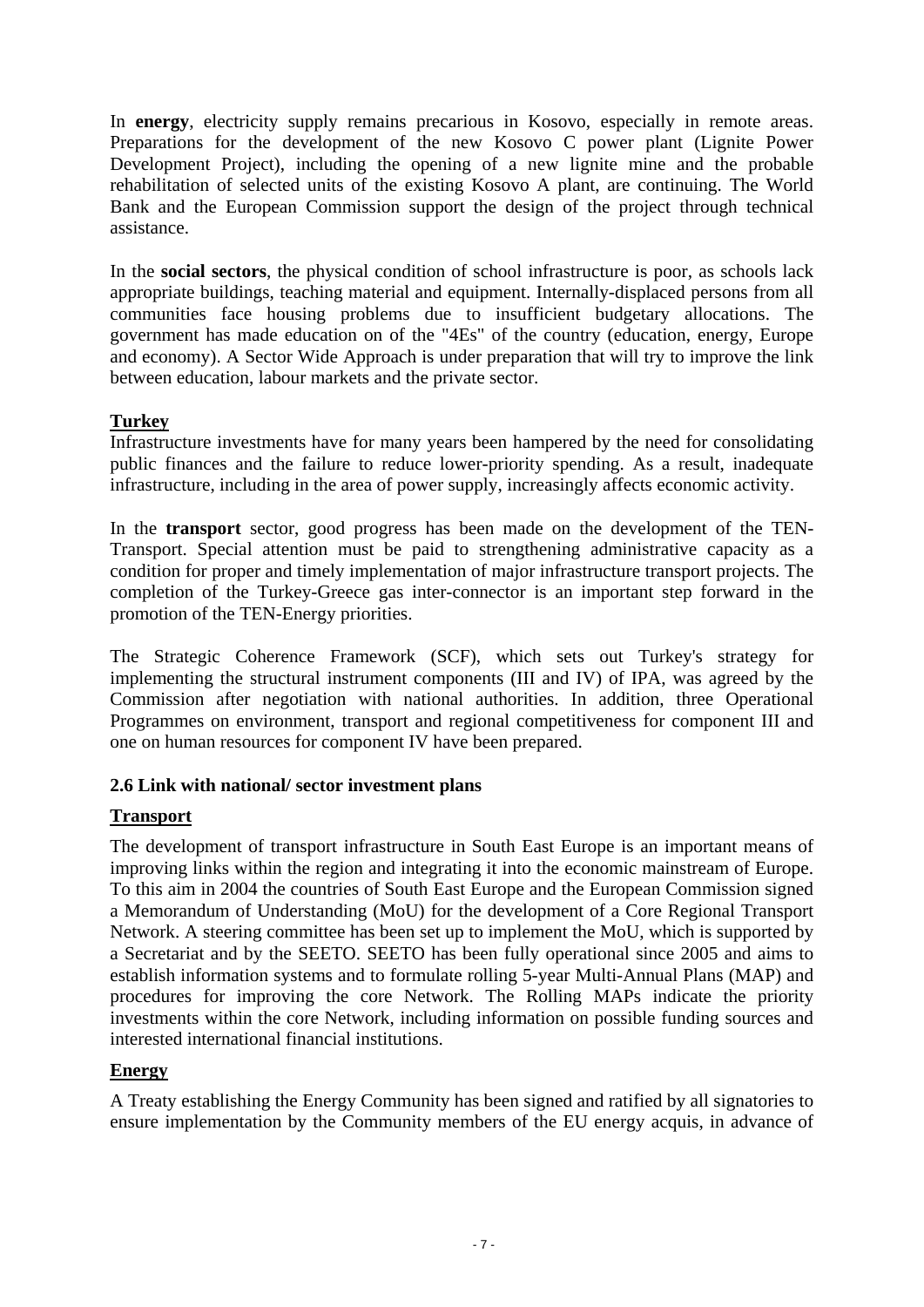<span id="page-7-0"></span>Accession to the  $EU^5$  $EU^5$ . Its main aim is to improve the investment climate in the energy sector. The Treaty is also considered to be an important step towards secure energy supply that is vital for the sustainable socio-economic development of the region.

Improving the balance between energy supply and demand is critical to boost and sustain economic development in South Eastern Europe. The importance of this is acknowledged also in the Commission Communications "An Energy Policy for Europe"[6](#page-7-0) and "Priority interconnection Plan"[7](#page-7-0) . This requires strong commitment by the Beneficiaries towards market-oriented reforms in order to: a) improve overall energy conservation and efficiency, b) reduce an excessively high energy intensity of production compared to international standards, c) strengthen national institutional capacities and adapt legislation and regulation to EU norms and practices. Major steps have already been taken over the last couple of years towards achieving these objectives in both the electricity and gas sectors.

In addition to focusing on energy infrastructure networks, the Beneficiaries have also started to cooperate in the creation of a regional electricity market. The European Commission has spearheaded work in this field and proposed that the countries open their national electricity markets, based in the rules currently in force and being developed by the European Union and integrated within the EU's Internal Electricity Market.

## **Environment**

The region as a whole has been suffering from a legacy of poor environmental management, including old and contaminated industrial sites, extensive use of landfill sites and lack of facilities to deal with hazardous materials. Moreover, many industrial facilities can only operate though highly intensive use of low quality fuel, generating large quantities of pollution. These problems are compounded by an underdeveloped water supply system, which affect the quality of potable water, and the lack of waste water treatment plants for both municipal and industrial sewage. A regional approach to trans-boundary water management and other environmental issues yield a number of benefits for the concerned regional and national institutions and for the region as a whole.

Under the Stability pact for South Eastern Europe, the Regional Environment Reconstruction Programme (REReP) was shaped by the countries of the region themselves – including Albania, Bosnia and Herzegovina, Bulgaria, Croatia, the former Yugoslav Republic of Macedonia, Romania, Serbia, Montenegro and Kosovo. A task force comprising the representatives of the Environment Ministries for the countries of South Eastern Europe (SEE), donors, international organisations, institutions and NGOs, guides its implementation. A secretariat based at the head office of the regional Environmental Centre for Central and Eastern Europe (REC CEE) in Hungary coordinates the programme. The countries adopted the programme priorities and translated them into priority projects. They took the lead in project implementation and reporting to the REReP Task Force. One of the projects is the Priority Environmental Investment Programme (PEIP). In 2009 REReP is being transformed into a new Regional Environmental Network for Accession (RENA). The ultimate goal of

<u>.</u>

 $<sup>5</sup>$  A treaty signed October 25<sup>th</sup>, 2005 and entered into force on 1 July 2006 after ratification by all signatories (all</sup> the Beneficiary countries of CARDS and the European Commission on behalf of the EU) established an Energy Community, for the countries of South-east Europe but with a broader view of the region. The Treaty obligations mean that the European Union, together with seven partners of South East Europe (\*) will create the legal framework for an integrated energy market.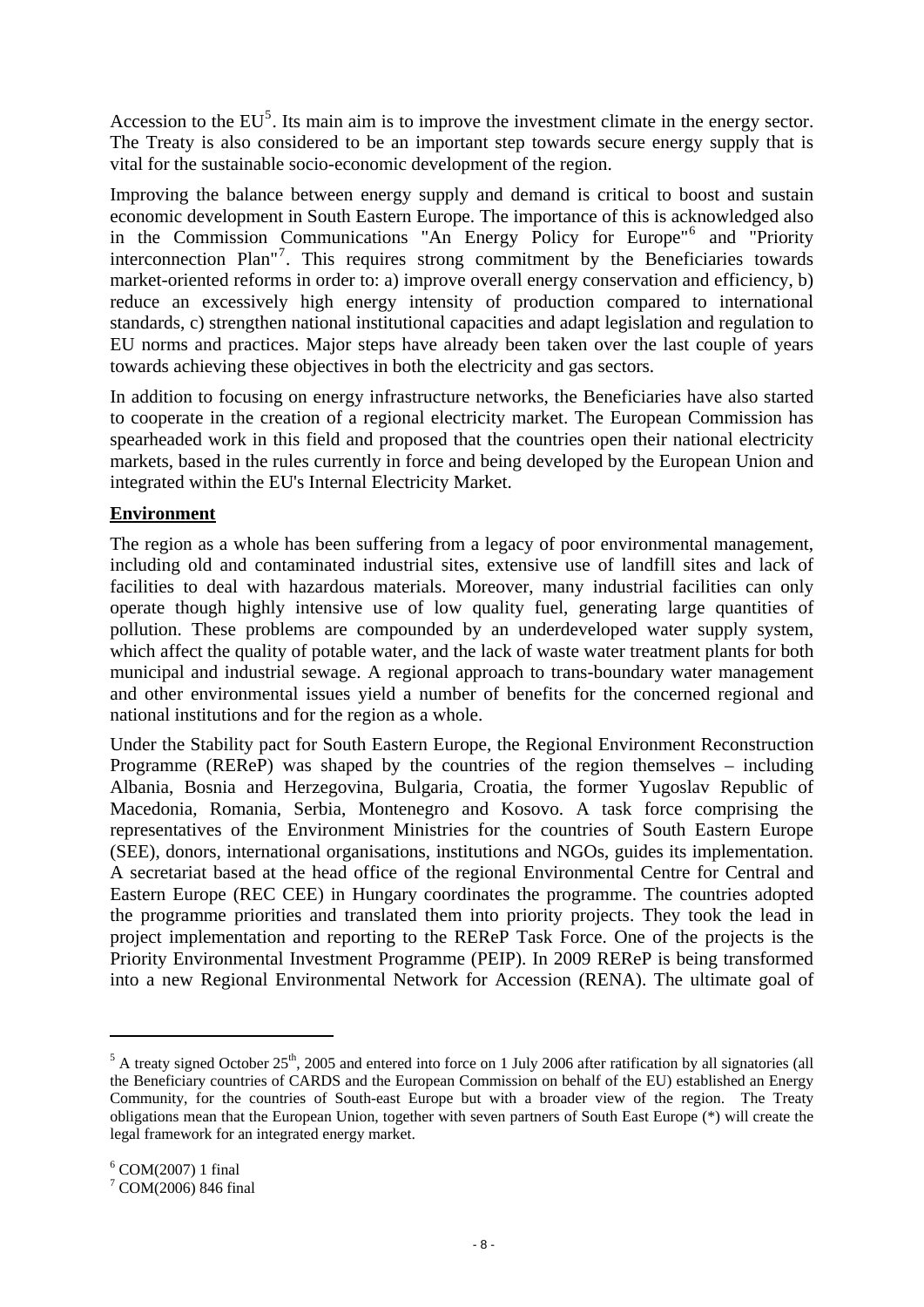RENA will be enhanced regional environmental cooperation between the SEE countries and the EU, with a primary focus on activities related to the EU accession process.

## **Social**

In a region where over a quarter of the population of some countries still lives in poverty, the problems of access to health, education and housing accentuate the feeling of insecurity and the absence of any prospects for these people. The weak performance of labour markets has contributed to drastic impoverishment and sharpened social inequalities. The gains recorded in the economy have not always been instrumental in recovering what was lost during the painful transition. Moreover, the pressure to reduce public expenditure due to fiscal limitations and the incipient privatisation process has constrained the ability of the Western Balkans to sustain their social expenditure programmes.

In most Beneficiaries of the region, the **education** sector suffers from lack of investments. The proportion of public resources devoted to education remains extremely low compared to international and European levels. A South-East Europe Educational Cooperation Network (SEE ECN) has been established as an information network for the region in 2000 in the framework of the Enhanced Graz process with support form Austria and the Swiss Agency for Development and Cooperation. It is coordinated from a regional hub based in Ljubljana and has nine country nodes in the all Beneficiaries.

With regard to **labour markets**, unemployment and the existence of large informal employment are a major social problem in the Western Balkans. This calls for a shift from passive policies to active labour market policies. Most Beneficiaries are moving towards a comprehensive approach to employment, through the adoption of national employment strategies and action plans.

The level and quality of **health** service provision has dramatically declined, especially in Bosnia-Herzegovina, Serbia, Montenegro, Kosovo and to some extent in the former Yugoslav Republic of Macedonia. Like in education, Beneficiaries devote a relatively low share of their national wealth to healthcare. The situation of hospitals is particularly challenging in many countries, due to the much needed reforms and restructuring along with the necessary modernisation of the sector. The Council of Europe and the WHO assisted the Western Balkans in organising the South-Eastern Europe Health Network. The Network is a vehicle to achieve the goals of the Dubrovnik Pledge signed by SEE Ministers of health in 2001.

A significant proportion of the **housing** stock in the region still lacks piped water and sewer. The still numerous multifamily housing in urban centres, suffers from chronic underinvestment and inadequate maintenance. The production of new housing mainly targets the high end of the markets, while illegal housing is increasing leading to the formation of informal settlements with below standard infrastructure and services. Moreover, there is still a high number of refugees and IDPs, particularly elderly and vulnerable people that continue to reside in collective centres

## **3. Description of project**

## **3.1 Background and justification:**

In response to the Council's invitation, the Commission's priority in the last couple of years has been to improve cooperation with IFIs in this region. To this aim, in the context of the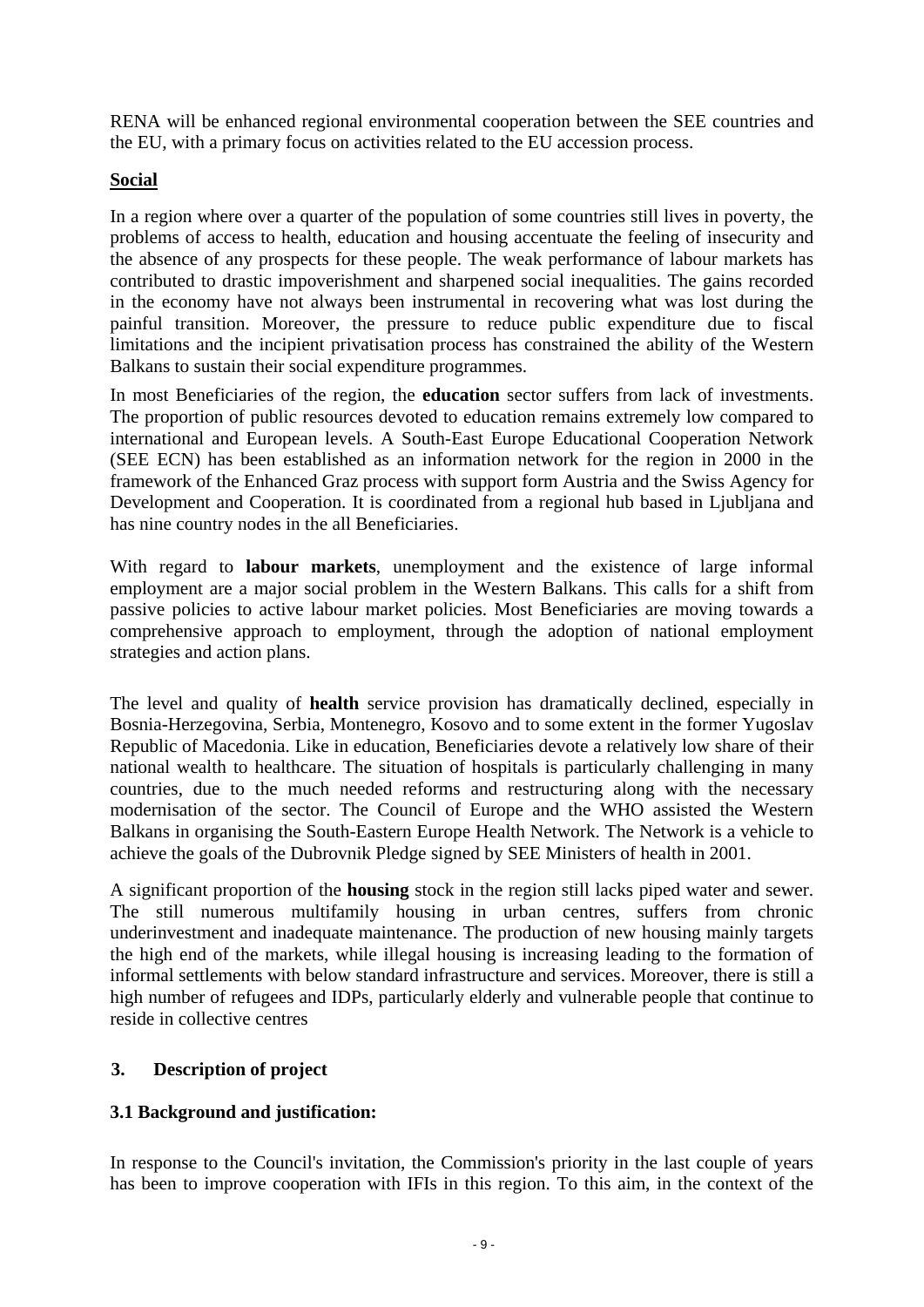multi-beneficiary programmes, cooperation between the Commission and IFIs is structured along the following three strands:

- SME financing through (i) the European Fund for Southeast Europe (EFSE) which aims at strengthening the lending capacity of financial institutions in order to enable SMEs and micro enterprises to access long term financing.
- Energy efficiency finance facility (EEFF), which aims to stimulate energy efficiency investments in the industrial and housing sector
- Infrastructures Projects Facility (IPF), which provides Technical Assistance, mainly to support project development (pre-investment, feasibility) but also implementation. This facility is multi-annual, in line with the IPA programming cycle and implies a long-term engagement from the Commission, EIB, EBRD and the CEB to commit adequate grants and loan resources to facilitate the investment required in the region. Technical Assistance is available for transport and energy infrastructure projects, environmental schemes and for investments which improve energy efficiency and/or use renewable energy. It also covers projects in the social sector such as health, education and urban development.

The decision to create the IPF was taken in December 2007. The Commission, the EIB, the EBRD and the CEB agreed on a concept paper on the setting up of the IPF. The implementation of IPF is supported by a Steering Committee and a technical Secretariat, both chaired by the Commission. The IPF Secretariat has already been set up and is operating with input and participation from the relevant Commission services and IFIs. A technical assistance contract was signed in May 2008, to provide expert services to beneficiaries for the preparation of investment proposals to be financed by IFIs. An initial amount of  $\epsilon$ 16 million from the CARDS 2005 and 2006 programmes was allocated to the Facility with a view to replenishing it from IPA Multi-beneficiary funds. During the first months of implementation of the IPF it emerged clearly that the needs are by far overweighing the initially allocated resources. Therefore EUR 16 000 000 more were allocated to the IPF TA from the IPA 2009 programme to extend the services to the beneficiaries and currently a consultant is being selected through an ongoing tender procedure.

The interest in continuing this cooperation has been expressed by both beneficiaries and IFIs. Meanwhile, the Commission together with partner IFIs are finalising the establishment of a broader infrastructure initiative for the Western Balkan, endowing it with grant resources complementary to the IPF and linking it better with lending instruments put at the disposal of beneficiaries by IFIs. The Infrastructure Facility was the first step towards this much broader Western Balkan Investment Framework. While WBIF discussions continue at the relevant policy level, the IPF is perceived as a central element of the entire mechanisms.

In this context, a special window for municipality investments was established through the IPA 2008 programm. The Municipal Facility focuses specifically on providing grant support for municipal investments in the field of water, sanitation and waste management in cooperation with the IFIs partners of the IPF. The management and implementation of the Municipal Facility is coordinated closely with the IPF.

The proposed project (extension of the IPF TA window) aims for a continuation of the work launched with the IPF in order ensure sustained support to beneficiary institutions at national, regional and municipal level to prepare and implement infrastructure investment projects financed by International Financial Institutions or other donors.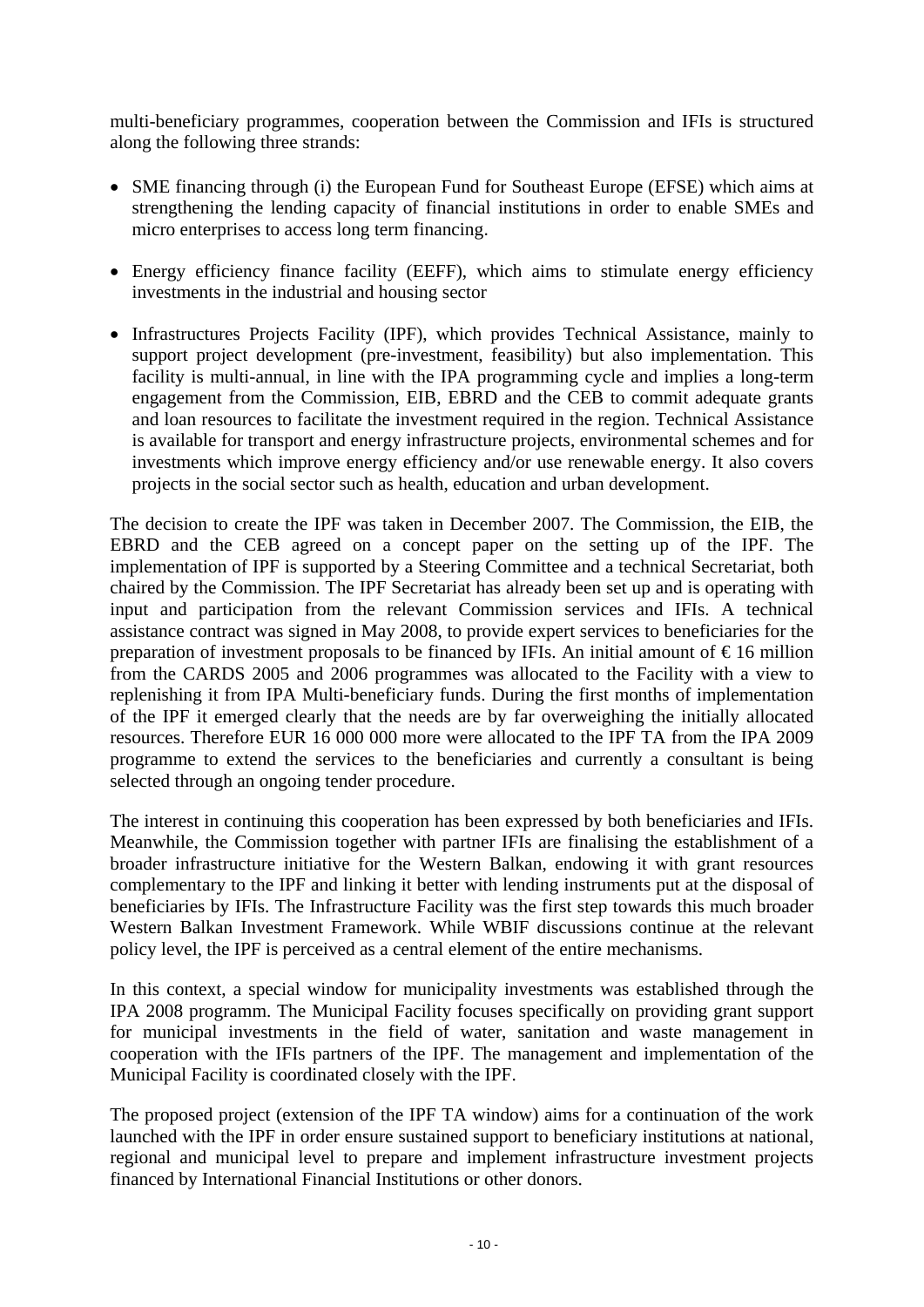## **3.2 Assessment of project impact, catalytic effect, sustainability and cross border impact**

The **project impact** stems from the fact the IPF helps to enhance the cooperation with IFIs, to reach economies of scale in mobilising the necessary technical expertise and to prepare and support infrastructure investment projects. It also facilitates networking and the exchange of know-how among Beneficiaries, and leverages loans from International Financial Institutions that complement national IPA grants. It therefore leads to an increased number of transport, environment, energy and social infrastructure projects with high investment potential.

The Facility has a significant **catalytic effect** as it encourages extensive synergies between grants and loan financing of infrastructure investments and raises the capacity of the beneficiary institutions to prepare and implement infrastructure investment projects. Practical synergies between projects receiving the technical assistance of the IPF and the grant support of the Municipal Facility (see separate project fiche) increase the coherence and complementarity between the two instruments.

The **sustainability** of the initiatives has to be examined at several levels. First, beneficiary ownership and participation in the process is essential to ensure political and policy sustainability of the investments to be supported through the project. Ownership translates in terms of alignment of supported investments with national and sector strategies, possible cofinancing from national funds and building technical and managerial capacities within the competent authorities for the supervision and implementation of the investments.

Second, financial sustainability is guaranteed through early involvement of IFIs and by carrying out in the preparatory phase of the project all the affordability analysis - particularly when tariffs for public utilities need to be revised.

Third, as to the cross-border impact, many projects in the transport, energy and environment sectors have a trans-boundary regional impact. It is to be noted that projects in the transport and energy sector will be prioritised if they feature in the SEETO and Energy Community investment pipelines.

#### **3.3 Results and measurable indicators:**

The Infrastructure Project Facility Technical assistance Window focuses on the achievement of the following 3 results:

**Result 1:** Increased number and improved rate and quality of delivery of investment proposals for infrastructural remediation and improvement projects in the context of National and Regional Investment Plans.

**Indicator for Result 1:** Number and quality of investment proposals approved for support under this project; percentage of national budgets allocated to investments receiving support from the IPF; volume and percentage (on total investment value) of loans/grants activated through IPF; average time between identification (approval for support by this project) and end of project preparation (completion of all relevant documentation for project preparation), including those fitting within National Investment Plans;

**Result 2:** Enhanced financial cooperation between the Commission, IFIs and beneficiary authorities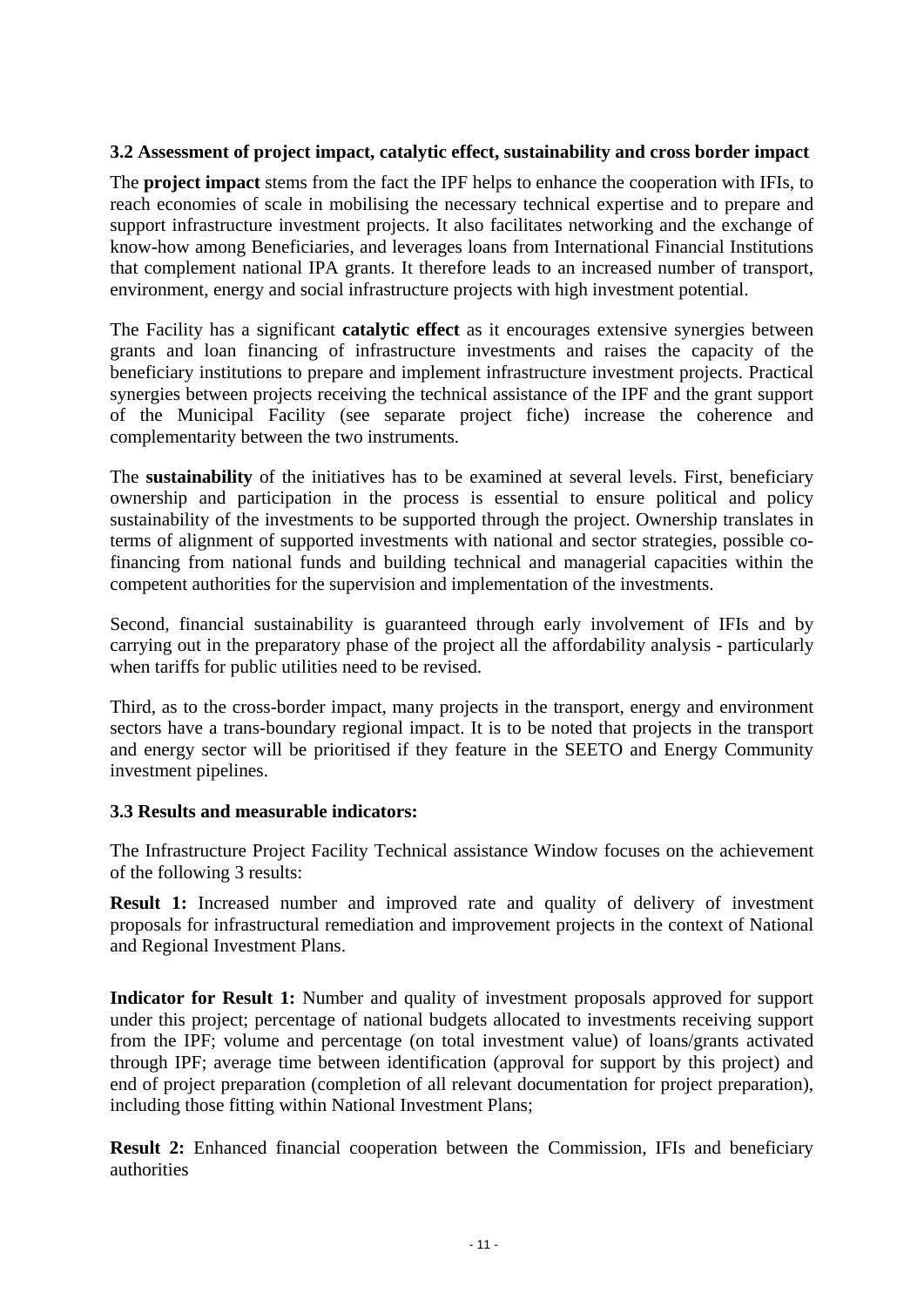**Indicator for Result 2:** Number of projects delivered by the IPF TA financed by IFIs and resulting level of signed loans (for individual investment project and at aggregate level)

**Result 3:** Exchange of skills and knowledge among the international experts and the beneficiary institutions, including local authorities and municipalities.

**Indicator for Result 3:** Number of staff from the beneficiary institutions responsible for investment proposal preparation and implementation passed through IPF training and capacity building events and involved project preparation and planning process supported by the IPF Consultants.

## **3.4 Activities:**

#### **Activities for achieving Result 1:**

- A1.1: Developing and preparing a pipeline of investment projects for the four sectors (transport, environment, energy, social) in the context of the relevant national and regional investment strategies and plans.
- A1.2: Technical support to detailed preparation and implementation of pipeline projects.
- A1.3: Ad hoc assessment of individual investment projects as needed.

#### **Activities for achieving Result 2:**

• A2.1: Upstream and downstream cooperation with IFIs and regular exchange of information, advise and opinions between the Commission, IFIs and beneficiaries on the status of priority projects.

#### **Activities for achieving Result 3:**

- A3.1: Update of capacity needs assessment of concerned stakeholders
- A3.2: Training and capacity building of beneficiaries

**Contracting arrangements:** Activities A1.1, A1.2, A1.3 A2.1, A3.1 and A3.2 will be implemented through a single technical assistance contract encompassing a range of services geared towards projects preparation support, capacity analysis, needs assessments and training (see Contract 1 below).

## **3.5 Conditionality and sequencing:**

Cooperation and support from the authorities of the Beneficiaries is of utmost importance for the successful implementation of this project. The continued engagement and full cooperation of IFIs is another critical success factor as well as the coordination with all relevant regional horizontal and sector mechanisms of investments identification and prioritisation.

The project is proposed to extend the Technical Assistance provided to the beneficiaries under the ongoing IPF TA window and to respond to the region's needs for infrastructure development and the requested of the stakeholders for continued support and rapid delivery of projects ready for implementation.

The sequencing of the IPF activities has been designed on the basis of the following key principles: a) leadership of the beneficiaries in identifying and proposing projects for support by the IPF; b) early involvement of the partner IFIs and close cooperation with all stakeholders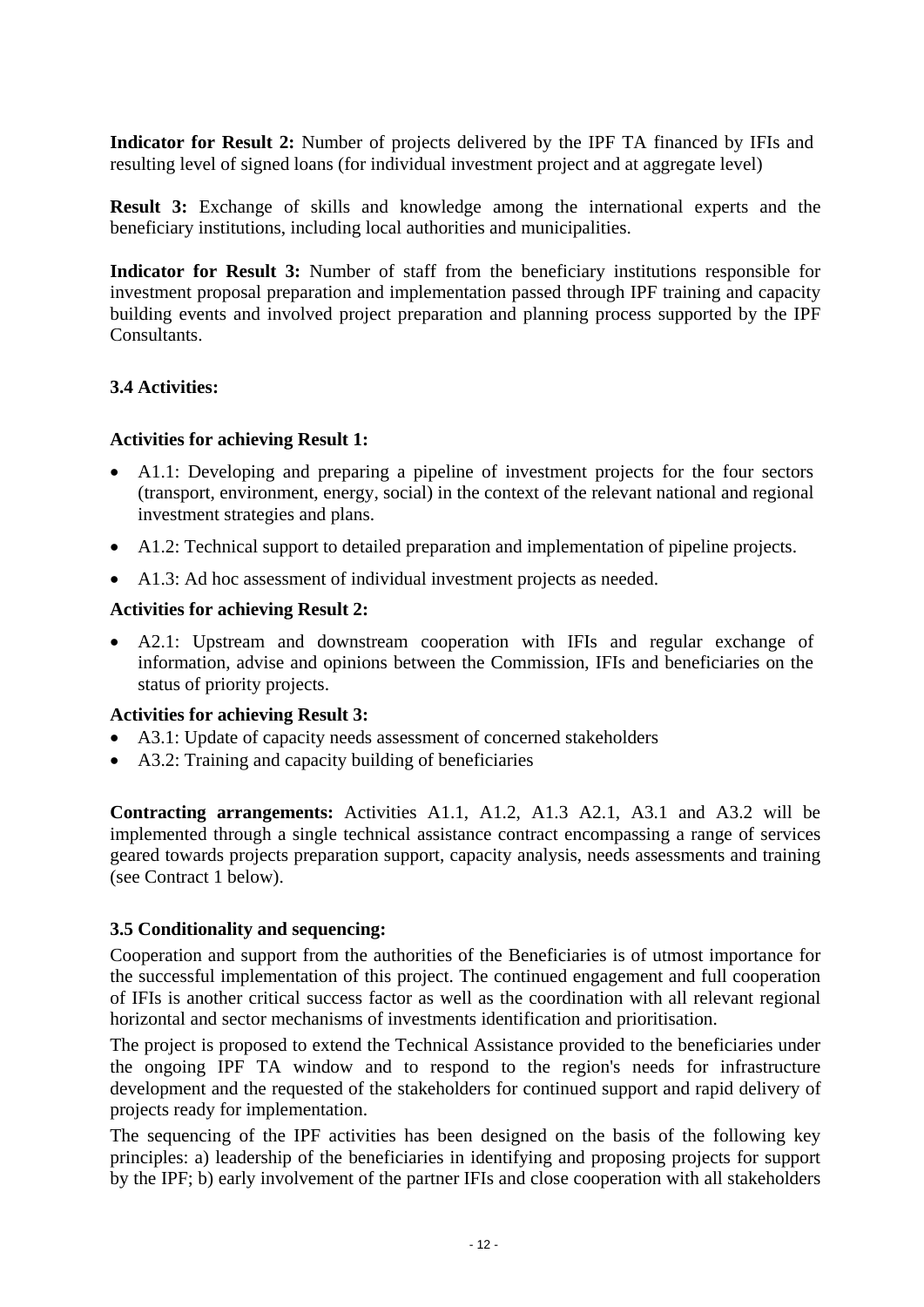throughout the project cycle; c) clear identification of the financing perspective for the proposed investment project; d) cooperation among the Commission, the IFIs and the beneficiaries and exchange of sector and methodological expertise; e) link with regional sector strategies.

## **3.6 Linked activities**

In the field of infrastructures development, the EC, other donors and International Financial Institutions (IFIs) have been involved in the IPA region for decades. Several Beneficiaries receive assistance under national programmes for the implementation of major infrastructure investments. Several IFIs, as well as bilateral donors are active in the region in all four focal areas (transport, energy, environment and social sectors)

In particular, attention should be devoted to the availability of resources from the IPA national programmes. Particularly in potential candidates, support from the national IPA programmes under component I can trigger complementarity with support from this project, thus facilitating loan financing of priority investments at national level. Candidate countries (Croatia, the former Yugoslav Republic of Macedonia and Turkey) benefit also from component III (regional development), which finances investments in both Transport and Environment including energy efficiency and renewable energy. Component III also provides technical assistance for the preparation of investment projects is also available for the candidate countries.

## **3.7 Lessons learned**

The implementation of different project preparation facilities under the CARDS programme allowed drawing a number of useful lessons.

- **Ownership of beneficiaries** is essential to ensure the longer term sustainability of supported investments. They should be in lead position for the assessing the investment needs, identifying viable solutions and overseeing implementation. This can be best achieved through active involvement of beneficiaries in all phases of process.
- **Commitment of International Financial Institutions** is another crucial element. To ensure effective leverage of IFIs loan financing, it is important that IFIs are part of the process and that they provide as well advise and technical suggestions to ensure high quality of investment proposals.
- **Synergies** between EC grants and IFIs financing sources: The success and impact of cooperation between the Commission and IFIs in the region will depend on our combined ability to help beneficiaries to identify the ideal mix of grants and loan support for the investment needed in the region.
- **Complementarity and coherence with national IPA programmes** is also a critical factor, particularly when support to the same type of activity is provided for in the national programmes.
- **Alignment with national, sectoral and regional strategies and mechanisms** for identification of priority investments for the socio-economic development of the region.

With particular regard to the **social sector**, it is of utmost importance to ensure that supported actions within this programme are in line with national strategies and investment plans and complementarity with IPA national programmes.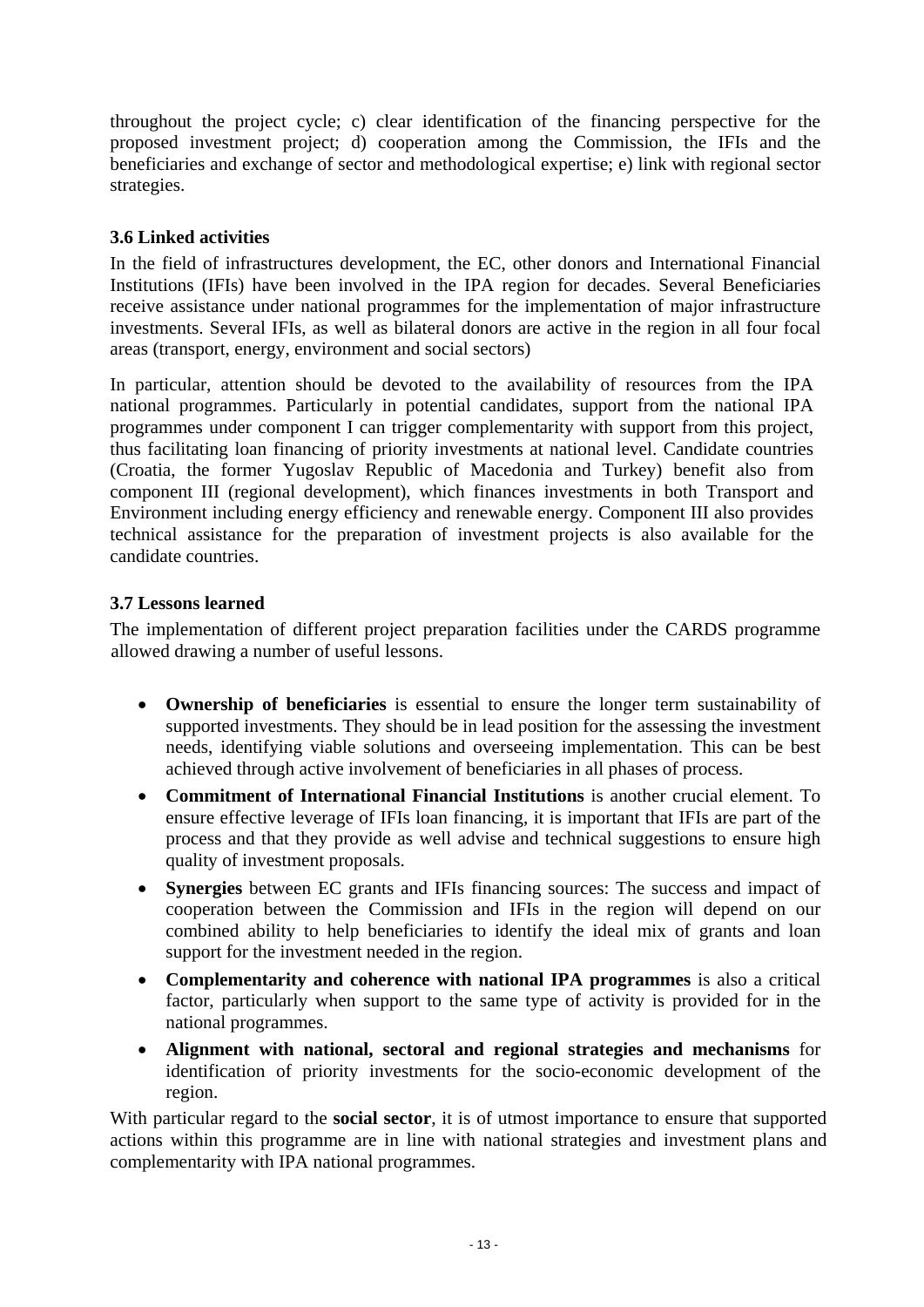# **4. Indicative Budget (amounts in EURO)**

|                      |              |                   |                                 |                                             |       |                                          |          | <b>SOURCES OF FUNDING</b> |                                         |                                  |                   |       |
|----------------------|--------------|-------------------|---------------------------------|---------------------------------------------|-------|------------------------------------------|----------|---------------------------|-----------------------------------------|----------------------------------|-------------------|-------|
|                      |              |                   | <b>TOTAL EXP.RE</b>             | <b>IPA COMMUNITY</b><br><b>CONTRIBUTION</b> |       | NATIONAL CONTRIBUTION                    |          |                           |                                         | PRIVATE CONTRIBUTION             |                   |       |
| <b>ACTIVITIES</b>    | IB<br>(1)    | <b>INV</b><br>(1) | <b>EUR</b><br>$(a)=(b)+(c)+(d)$ | <b>EUR</b><br>(b)                           | % (2) | Total<br><b>EUR</b><br>$(c)=(x)+(y)+(z)$ | %<br>(2) | Central<br>EUR<br>(x)     | Regional/<br>Local<br><b>EUR</b><br>(y) | <b>IFIs</b><br><b>EUR</b><br>(z) | <b>EUR</b><br>(d) | % (2) |
| Activities 1,2,3     | $\mathsf{x}$ |                   | 10 000 000                      | 10 000 000                                  | 100   |                                          |          |                           |                                         |                                  |                   |       |
| <b>TOTAL IB</b>      |              |                   | 10 000 000                      | 10 000 000                                  | 100   |                                          |          |                           |                                         |                                  |                   |       |
| <b>TOTAL INV</b>     |              |                   |                                 |                                             |       |                                          |          |                           |                                         |                                  |                   |       |
| <b>TOTAL PROJECT</b> |              |                   | 10 000 000                      | 10 000 000                                  | 100   |                                          |          |                           |                                         |                                  |                   |       |

Amounts net of VAT

(1) In the Activity row use "X" to identify whether IB or INV

(2) Expressed in % of the **Total** Expenditure (column (a))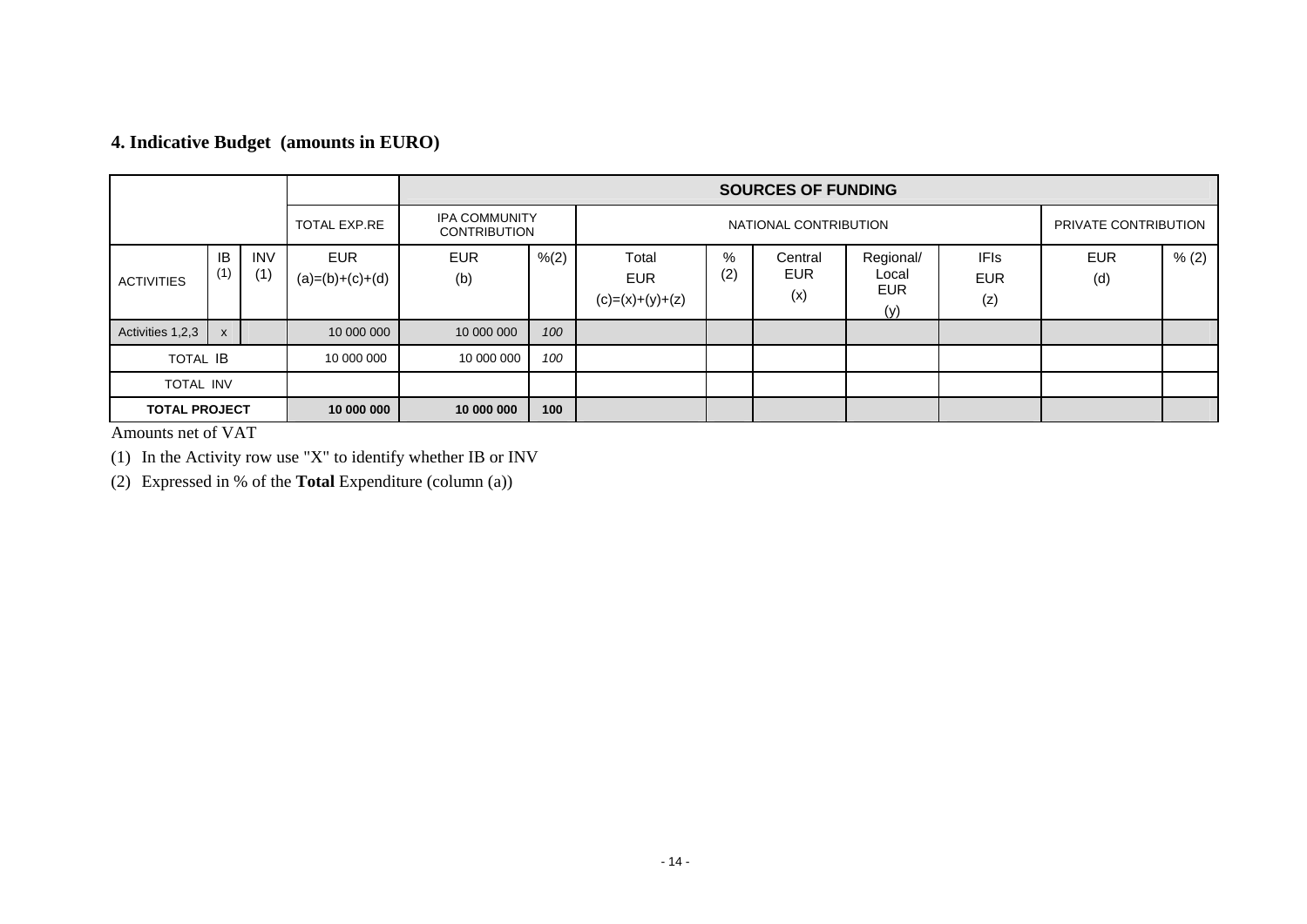|  |  | 5. Indicative Implementation Schedule (periods broken down per quarter) |  |  |  |  |  |
|--|--|-------------------------------------------------------------------------|--|--|--|--|--|
|--|--|-------------------------------------------------------------------------|--|--|--|--|--|

| <b>Contracts</b> | Start of  | Signature of        | Project             |  |  |
|------------------|-----------|---------------------|---------------------|--|--|
|                  | Tendering | contract            | Completion          |  |  |
| Contract 1       | O1 2011   | O <sub>4</sub> 2011 | O <sub>4</sub> 2015 |  |  |

## **6. Cross cutting issues (where applicable)**

A core element of this programme is to address a number of cross-cutting issues ranging from environment, social inclusion and equal opportunities. It is worthwhile mentioning that a social impact assessment will be required for many of the selected projects. Utmost attention will be paid to aspects related to equal opportunities and vulnerable categories access to public services. Women, minorities, long-term unemployed and aged people, as well as (unemployed) youth and other categories at risk of social exclusion will be considered during the implementation of the activities.

## **6.1 Equal Opportunity**

The European Commission is fully committed to a policy of equal opportunity. In all activities of the Infrastructure Project Facility, in particularly in training that is provided throughout the implementation of the projects, steps are taken to ensure the equal participation of men and women. In addition to the social impact assessment carried out for all projects, the access to services of women and other vulnerable groups is incorporated and provided through the developed infrastructure investments projects.

## **6.2 Environment**

Environment is one of the target sectors of the Infrastructure Project Facility. The Facility supports the preparation and implementation of investment projects contributing to improving environmental performance of the Beneficiaries. A few practical examples include waste water treatment plans contributing to the reduction of ground and surface water pollution, to water supply systems aiming to achieve water savings and improved quality of drinking water, energy efficiency and savings investments, clear energies etc. In addition to this technical assistance is provided throughout the implementation for the preparation of systematic environmental impact assessments for investment projects in the transport, energy and social sectors.

## **6.3 Minorities**

During the execution of all project activities the rights of minorities are taken into account. This aspect of the project development is invariably included in all social impact assessment carried out on investment projects supported by this Infrastructure Project Facility.

## **ANNEXES**

- 1- Log frame in Standard Format
- 2- Amounts contracted and Disbursed per Quarter over the full duration of Programme
- 3- Description of Institutional Framework
- 4 Reference to laws, regulations and strategic documents:
- 5- Details per EU funded contract (\*) where applicable: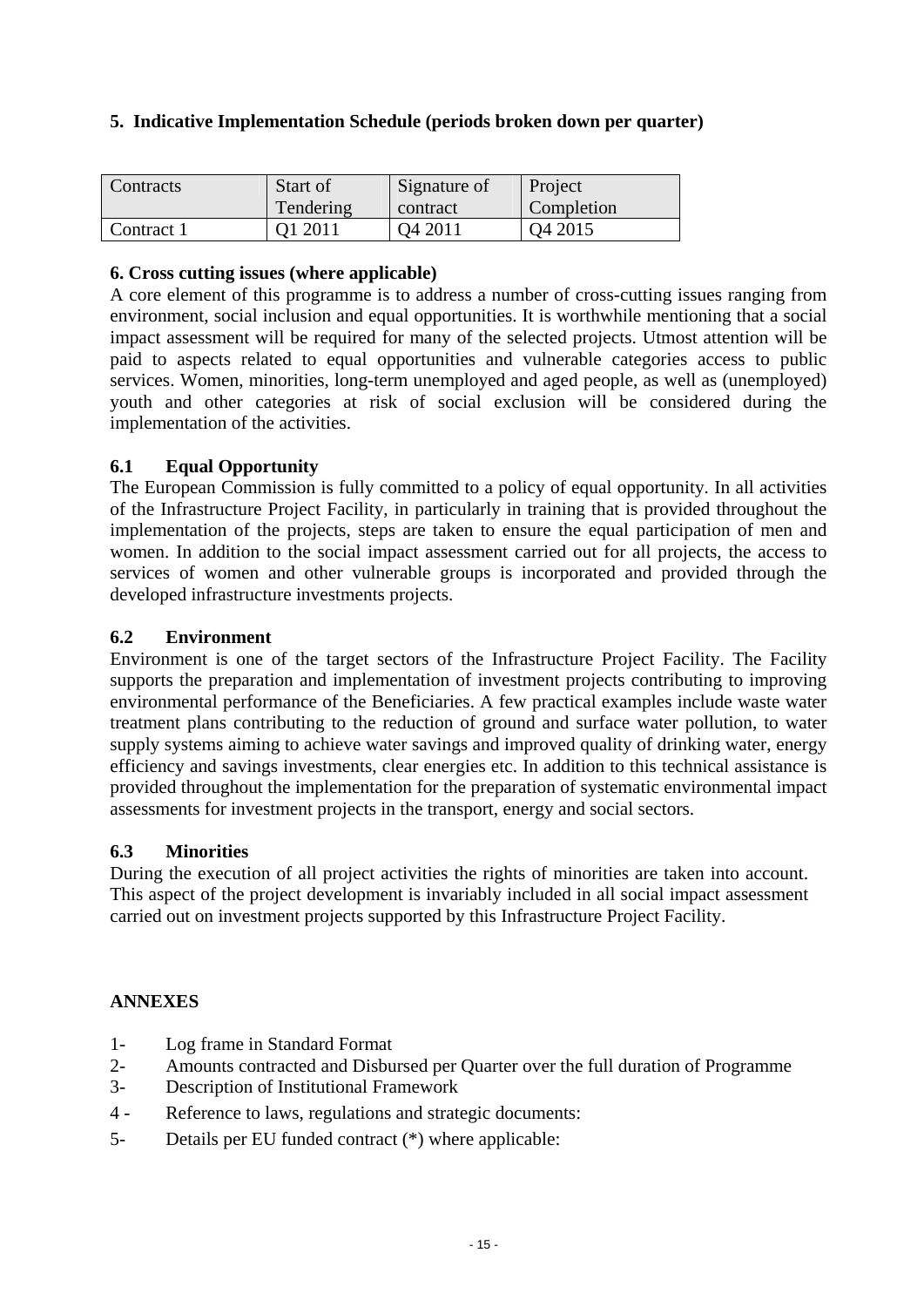# **ANNEX 1: Logical framework matrix in standard format**

| <b>LOGFRAME PLANNING MATRIX FOR</b><br>Project Fiche: | <b>Infrastructure Project Facility</b><br><b>Technical Assistance Window</b> | CRIS No. $2010/xxx$ - $xxx$ |
|-------------------------------------------------------|------------------------------------------------------------------------------|-----------------------------|
|                                                       | Contracting period expires:                                                  | Disbursement period expires |
|                                                       | 30 November 2010                                                             | 31 December 2014            |
|                                                       | Total budget :                                                               | IPA budget:                 |
|                                                       | EUR 10 000 000                                                               | <b>EUR 10 000 000</b>       |

| <b>Overall Objective</b>                                                                                                                                                           | <b>Objective Verifiable Indicators</b>                                                                                                                                                                                                                                                                                                                                                                                                                                                                                                                                                                                                                                                                                                               | <b>Sources of Verification</b>                                                                                                                                         |  |           |                    |  |     |
|------------------------------------------------------------------------------------------------------------------------------------------------------------------------------------|------------------------------------------------------------------------------------------------------------------------------------------------------------------------------------------------------------------------------------------------------------------------------------------------------------------------------------------------------------------------------------------------------------------------------------------------------------------------------------------------------------------------------------------------------------------------------------------------------------------------------------------------------------------------------------------------------------------------------------------------------|------------------------------------------------------------------------------------------------------------------------------------------------------------------------|--|-----------|--------------------|--|-----|
| To contribute to the socio-economic<br>development of the Western Balkans<br>through improved infrastructures in<br>transport, environment, and energy<br>and in the social field. | Economic and social impact; N. and<br>type of investments for new and/or<br>upgraded infrastructures (e.g. Km of<br>roads/railways etc; coverage of<br>electrification<br>networks, N. of<br>connections; volume of treated waste<br>waters; N. of schools; N. of hospitals,<br>improved<br>etc.)<br>access<br>to<br>infrastructures and related services<br>(N. of utilities users, e.g. N. of<br>railways travellers, reduced average<br>travelling times; N. of households<br>with access to electricity and water,<br>N. of school pupils, N. of hospital<br>patients etc.); N.<br>of foreign<br>investment and investors implied in<br>the region; Reduced average energy<br>costs/increased<br>energy<br>savings;<br>reduced pollution impact; | Economic and social statistics and<br>indicators; levels of public and<br>private sector investments; statistics<br>on utilities management and services<br>provisions |  |           |                    |  |     |
| <b>Project purpose</b>                                                                                                                                                             | <b>Objective Verifiable Indicators</b>                                                                                                                                                                                                                                                                                                                                                                                                                                                                                                                                                                                                                                                                                                               | <b>Sources of Verification</b>                                                                                                                                         |  |           | <b>Assumptions</b> |  |     |
| To support preparation and                                                                                                                                                         | Sustainable<br>for<br>mechanism                                                                                                                                                                                                                                                                                                                                                                                                                                                                                                                                                                                                                                                                                                                      | N. of identified projects actually                                                                                                                                     |  | Political | priorities         |  | for |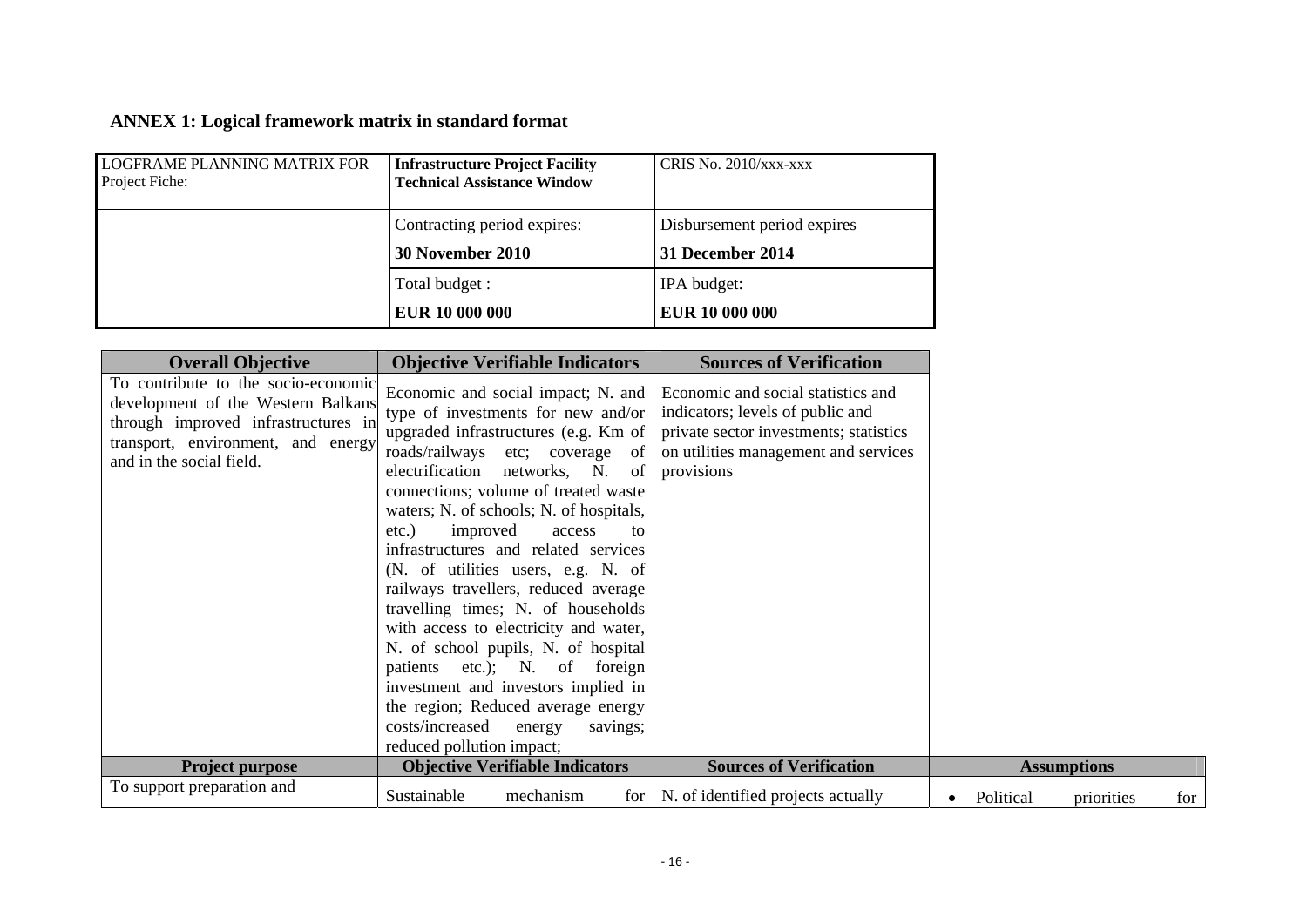| implementation of investment<br>projects that may be financed by<br>grants and/or loans provided by the<br>Beneficiaries, the IFIs, IPA<br>resources, and/or other<br>sponsors/donors.                                                                                                                                                                                               | investment projects identification,<br>preparation and monitoring in place,<br>with proactive participation by all<br>concerned stakeholders;<br>infrastructure<br>investment<br>of<br>N.<br>proposals approved for support under<br>this project; Amount and percentage<br>of budget allocated to investments<br>prepared;<br>N. of approved projects fitting within<br>National and Regional Investment<br>Plans; Amounts and percentage (over<br>total investment value) of loans<br>activated from IFIs. | financed and implemented financing<br>from IFIs, national budgets and other<br>sources                                                                                                                                                                                                                     | investment infrastructures are<br>confirmed in relation to public<br>investment plans;<br>Absence of major budgetary<br>$\bullet$<br>for<br>effective<br>constraints<br>mobilisation<br>of<br>identified<br>investments;<br>Beneficiaries commitment and<br>ability to ensure maintenance of<br>infrastructures;<br>Legal framework conducive to<br>$\bullet$<br>investments implementation;<br>Guarantee systems for public<br>and private investments are in<br>place;<br>IFIs interest and engagement to<br>infrastructure<br>cooperate<br>on<br>investment development in the<br>region confirmed |
|--------------------------------------------------------------------------------------------------------------------------------------------------------------------------------------------------------------------------------------------------------------------------------------------------------------------------------------------------------------------------------------|--------------------------------------------------------------------------------------------------------------------------------------------------------------------------------------------------------------------------------------------------------------------------------------------------------------------------------------------------------------------------------------------------------------------------------------------------------------------------------------------------------------|------------------------------------------------------------------------------------------------------------------------------------------------------------------------------------------------------------------------------------------------------------------------------------------------------------|-------------------------------------------------------------------------------------------------------------------------------------------------------------------------------------------------------------------------------------------------------------------------------------------------------------------------------------------------------------------------------------------------------------------------------------------------------------------------------------------------------------------------------------------------------------------------------------------------------|
| <b>Results</b>                                                                                                                                                                                                                                                                                                                                                                       | <b>Objective Verifiable Indicators</b>                                                                                                                                                                                                                                                                                                                                                                                                                                                                       | <b>Sources of Verification</b>                                                                                                                                                                                                                                                                             | <b>Assumptions</b>                                                                                                                                                                                                                                                                                                                                                                                                                                                                                                                                                                                    |
| Result 1: Increased number and<br>improved rate and quality of delivery<br>investment<br>proposals<br>of<br>for<br>remediation<br>and<br>infrastructural<br>improvement projects in the context<br>of National and Regional Investment<br>Plans.<br><b>Result</b><br>2:<br>Enhanced<br>financial<br>the<br>between<br>cooperation<br>Commission, IFIs and beneficiary<br>authorities | quality<br>(R1)<br>N.<br>of<br>and<br>investment proposals approved<br>for support under this project;<br>average time lapse between<br>identification<br>(approval)<br>for<br>support by this project) and end<br>of<br>preparation<br>project<br>all<br>(completion of<br>relevant<br>for<br>documentation<br>project<br>including<br>those<br>preparation),<br>fitting<br>within<br>National                                                                                                              | (R1)<br>Investment<br>projects<br>$\bullet$<br>documentation; progress review<br>evaluation<br>and<br>reports;<br>monitoring missions and quality<br>assurance reports.<br>(R2) IFI lending reports; loan<br>$\bullet$<br>agreements, other cooperation<br>between<br>agreements<br>beneficiaries and IFIs | (R1) Political priorities<br>for<br>$\bullet$<br>infrastructure investments don't<br>identification<br>change<br>from<br>through<br>preparation<br>and<br>implementation<br>(R2) Negotiations<br>on<br>loan<br>٠<br>facilitated<br>agreements<br>by<br>smooth bureaucratic procedures<br>and absence of major red tape<br>constraints.                                                                                                                                                                                                                                                                |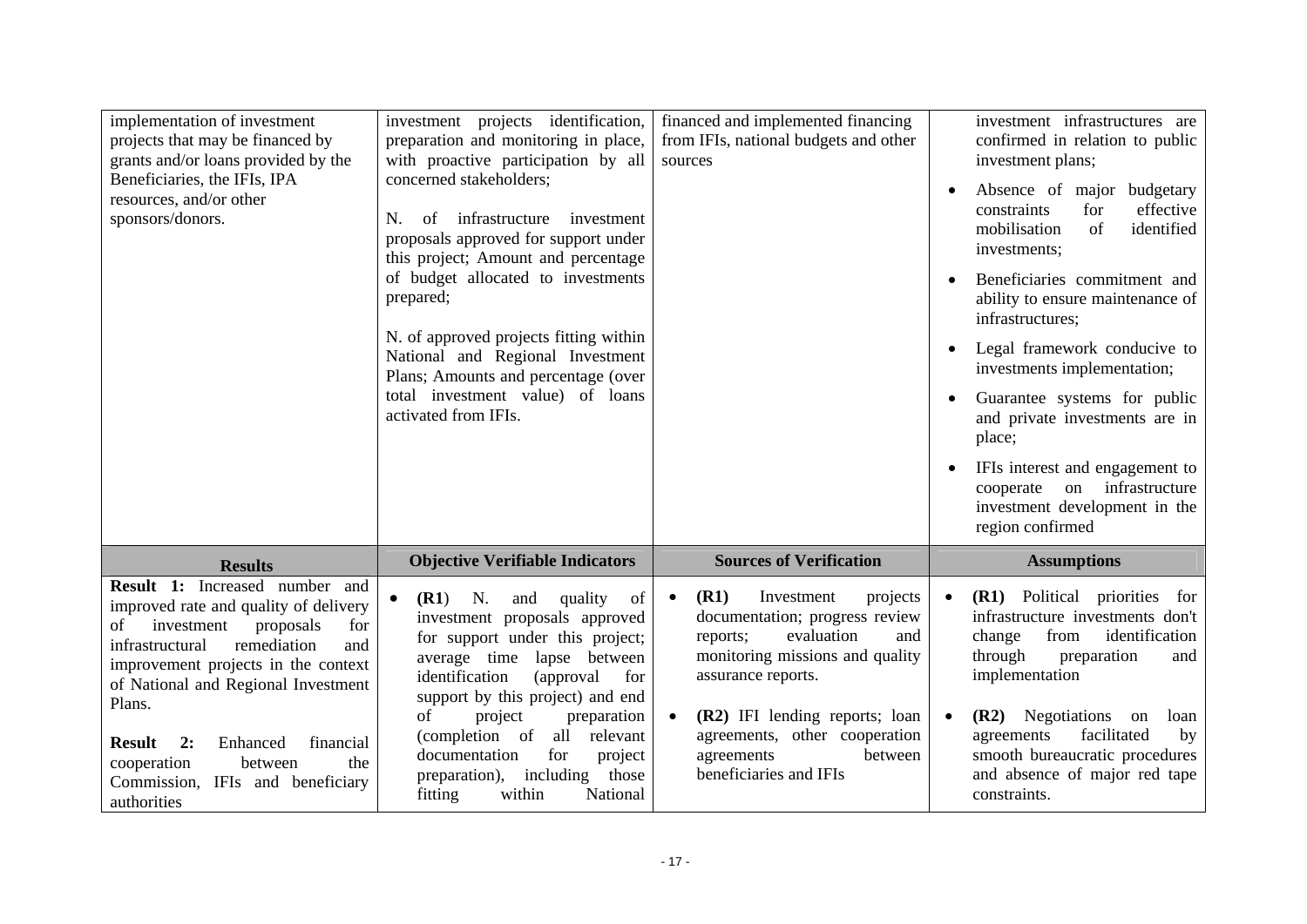| Result 3: Exchange of skills and<br>knowledge among the international<br>beneficiary<br>and<br>the<br>experts<br>including<br>institutions,<br>local<br>authorities and municipalities.                                                                                                                                                                                                                                                                                                                                                                                                                                                                                 | <b>Investment Plans</b><br>(R2) N. of projects financed by<br><b>IFIs</b><br>and<br>related<br>level<br>of<br>financing<br>(R3) N. of competent staff<br>within authorities responsible for<br>investment proposal preparation<br>and implementation                                                                                                                                                                                                                                                                                                                                                                          | (R3) Numbers and qualities of<br>$\bullet$<br>consultants<br>and<br>projects;<br>beneficiaries and IFIs feedback;<br>comparative needs assessment<br>project' start up - mid-term -<br>end of period | (R3) Limited staff turn-over<br>within beneficiary institutions;<br>Coherence with beneficiaries<br>training plans<br>for<br>utilities'<br>managers and operators                                                                                |
|-------------------------------------------------------------------------------------------------------------------------------------------------------------------------------------------------------------------------------------------------------------------------------------------------------------------------------------------------------------------------------------------------------------------------------------------------------------------------------------------------------------------------------------------------------------------------------------------------------------------------------------------------------------------------|-------------------------------------------------------------------------------------------------------------------------------------------------------------------------------------------------------------------------------------------------------------------------------------------------------------------------------------------------------------------------------------------------------------------------------------------------------------------------------------------------------------------------------------------------------------------------------------------------------------------------------|------------------------------------------------------------------------------------------------------------------------------------------------------------------------------------------------------|--------------------------------------------------------------------------------------------------------------------------------------------------------------------------------------------------------------------------------------------------|
| <b>Activities</b>                                                                                                                                                                                                                                                                                                                                                                                                                                                                                                                                                                                                                                                       | <b>Means</b>                                                                                                                                                                                                                                                                                                                                                                                                                                                                                                                                                                                                                  | <b>Costs</b>                                                                                                                                                                                         | <b>Assumptions</b>                                                                                                                                                                                                                               |
| <b>Activities for achieving Result 1:</b><br>A1.1: Developing and preparing<br>a pipeline of investment projects<br>for the four sectors (transport,<br>environment, energy, social) in<br>the context of relevant national<br>and<br>regional<br>investment<br>strategies and plans<br>A1.2: Technical support for<br>detailed<br>preparation<br>and<br>implementation<br>of<br>pipeline<br>projects<br>A.1.3: Ad hoc assessment of<br>individual investment projects as<br>needed<br><b>Activities for achieving Result 2:</b><br>A2.1: Upstream and downstream<br>cooperation with IFIs and regular<br>exchange of information, advise<br>opinions<br>and<br>between | <b>Means of implementation</b><br>Technical assistance contract for<br>activities<br>all<br>encompassing<br>multiplicity of services geared<br>towards projects preparation<br>support, capacity analysis and<br>needs assessments, training (for<br>activities A1, A2, A3)<br><b>Means of verification</b><br>Reports related to contracts<br>$\bullet$<br>execution<br>Mapping and needs assessment<br>studies; stakeholders analysis<br>matrixes, etc.<br>stakeholders<br>of<br>Reports<br>meetings and discussions<br>Projects<br>documentation<br>and<br>forms<br><b>Studies</b><br>of<br>$\bullet$<br>assessment<br>and | EUR 10 000 000                                                                                                                                                                                       | In time provision of TA and<br>training services providers<br>Commission<br>Relevant<br>staff<br>mobilised for project monitoring<br>IFIs expert inputs, monitoring<br>$\bullet$<br>and follow up<br>Beneficiaries staff involved in<br>projects |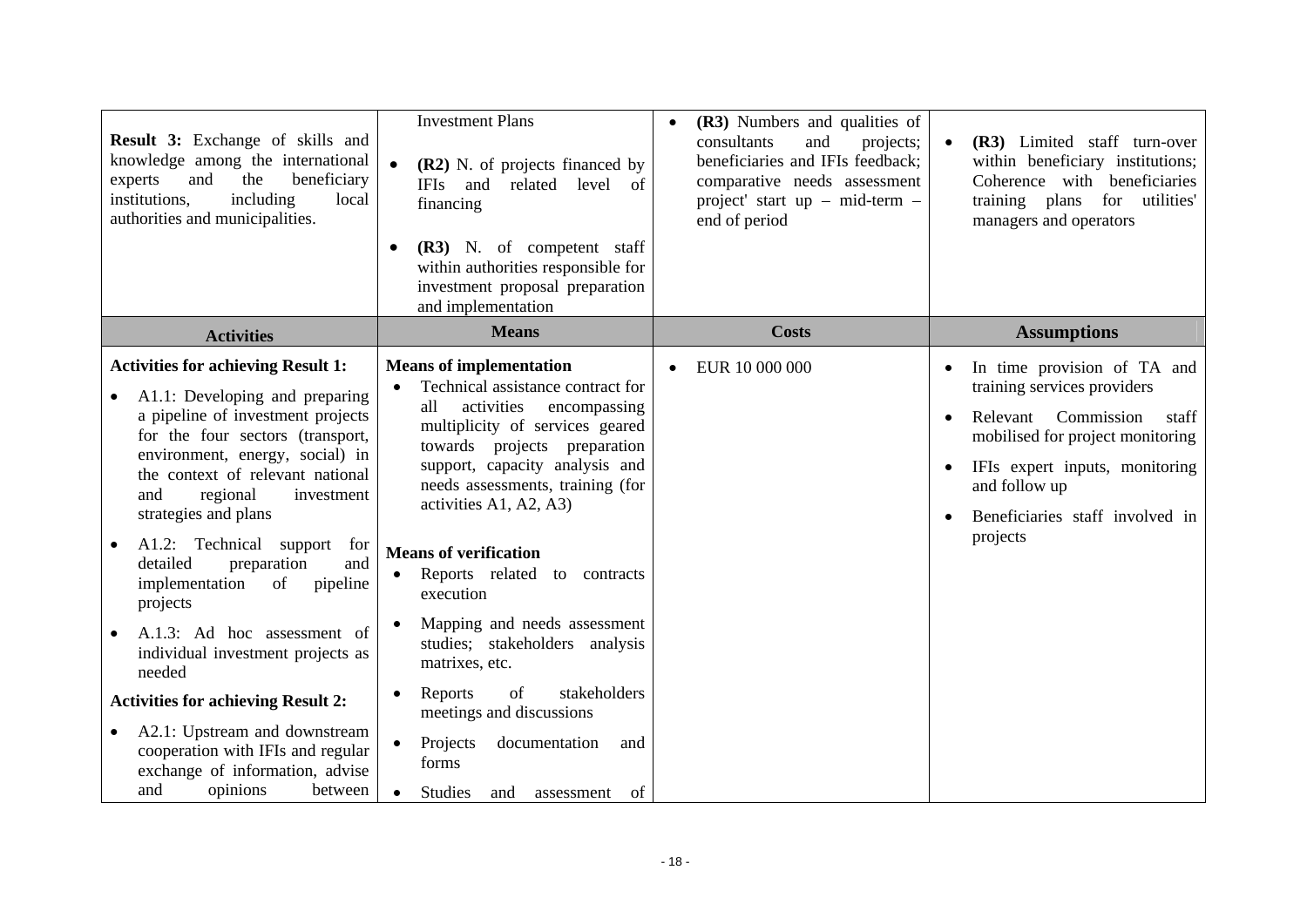| Commission and IFIs on status of<br>priority projects                                                                                           | including<br>projects,<br>proposed<br>(pre)-feasibility<br>studies,                                                                                              |
|-------------------------------------------------------------------------------------------------------------------------------------------------|------------------------------------------------------------------------------------------------------------------------------------------------------------------|
| <b>Activities for achieving Result 3:</b>                                                                                                       | technical<br>designs,<br>specific<br>assessments, monitoring reports                                                                                             |
| A3.1: Update of capacity needs<br>-of<br>concerned<br>assessment<br>stakeholders<br>A3.2: Training and<br>capacity<br>building of beneficiaries | etc.<br>N. of trainees, n. of training<br>$\bullet$<br>activities;<br>trainees<br>and<br>beneficiary satisfaction Plan for<br>training and for on-the-job skills |

|  | ANNEX II: Amounts (in EUR) Contracted and disbursed by quarter for the project |  |
|--|--------------------------------------------------------------------------------|--|
|  |                                                                                |  |

| <b>Contracted</b>   | Q4 2011    | Q <sub>2</sub> 2012 | Q4 2012   | Q2 2013   | Q4 2013   | Q <sub>2</sub> 2014 | Q4 2014   | Q <sub>2</sub> 2015 | Q4 2015   | Q2 2016    |
|---------------------|------------|---------------------|-----------|-----------|-----------|---------------------|-----------|---------------------|-----------|------------|
| Activities<br>1,2,3 | 10 000 000 |                     |           |           |           |                     |           |                     |           |            |
| <b>Total</b>        | 10 000 000 |                     |           |           |           |                     |           |                     |           |            |
| <b>Disbursed</b>    |            |                     |           |           |           |                     |           |                     |           |            |
| Activities<br>1,2,3 | 2 000 000  |                     | 000 000   | 000 000   | 000 000   | 000 000             | 000 000   | 1 000 000           | 000 000   | 000 000    |
| <b>Total</b>        | 2 000 000  |                     | 3 000 000 | 4 000 000 | 5 000 000 | 6 000 000           | 7 000 000 | 8 000 000           | 9 000 000 | 10 000 000 |